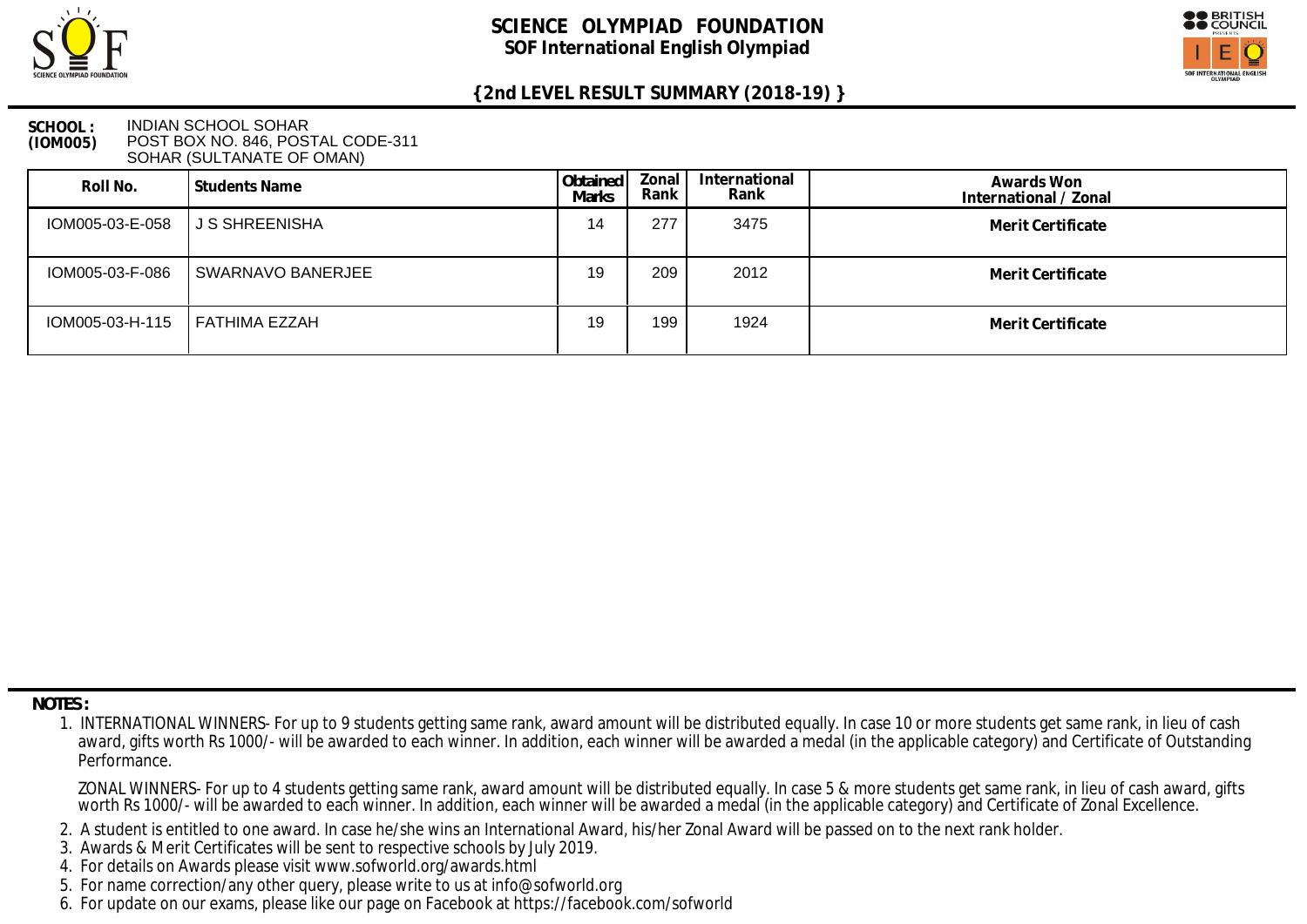



### **SCHOOL : (IOM005)** INDIAN SCHOOL SOHAR POST BOX NO. 846, POSTAL CODE-311 SOHAR (SULTANATE OF OMAN)

| Roll No.        | Students Name        | Obtained<br>Marks | Zonal<br>Rank | International<br>Rank | Awards Won<br>International / Zonal |
|-----------------|----------------------|-------------------|---------------|-----------------------|-------------------------------------|
| IOM005-04-A-004 | <b>SHRABASTI SEN</b> | 20                | 203           | 2372                  | Merit Certificate                   |
| IOM005-04-A-009 | <b>JOSLYN DMELO</b>  | 18                | 246           | 2969                  | Merit Certificate                   |
| IOM005-04-B-014 | SUREPALLY TEJUS      | 22                | 163           | 1729                  | Merit Certificate                   |
| IOM005-04-E-089 | ABHINAV KRISHNAN S   | 29                | 29            | 400                   | Merit Certificate                   |

 **NOTES :**

- 2. A student is entitled to one award. In case he/she wins an International Award, his/her Zonal Award will be passed on to the next rank holder.
- 3. Awards & Merit Certificates will be sent to respective schools by July 2019.
- 4. For details on Awards please visit www.sofworld.org/awards.html
- 5. For name correction/any other query, please write to us at info@sofworld.org
- 6. For update on our exams, please like our page on Facebook at https://facebook.com/sofworld

 <sup>1.</sup> INTERNATIONAL WINNERS- For up to 9 students getting same rank, award amount will be distributed equally. In case 10 or more students get same rank, in lieu of cash award, gifts worth Rs 1000/- will be awarded to each winner. In addition, each winner will be awarded a medal (in the applicable category) and Certificate of Outstanding Performance.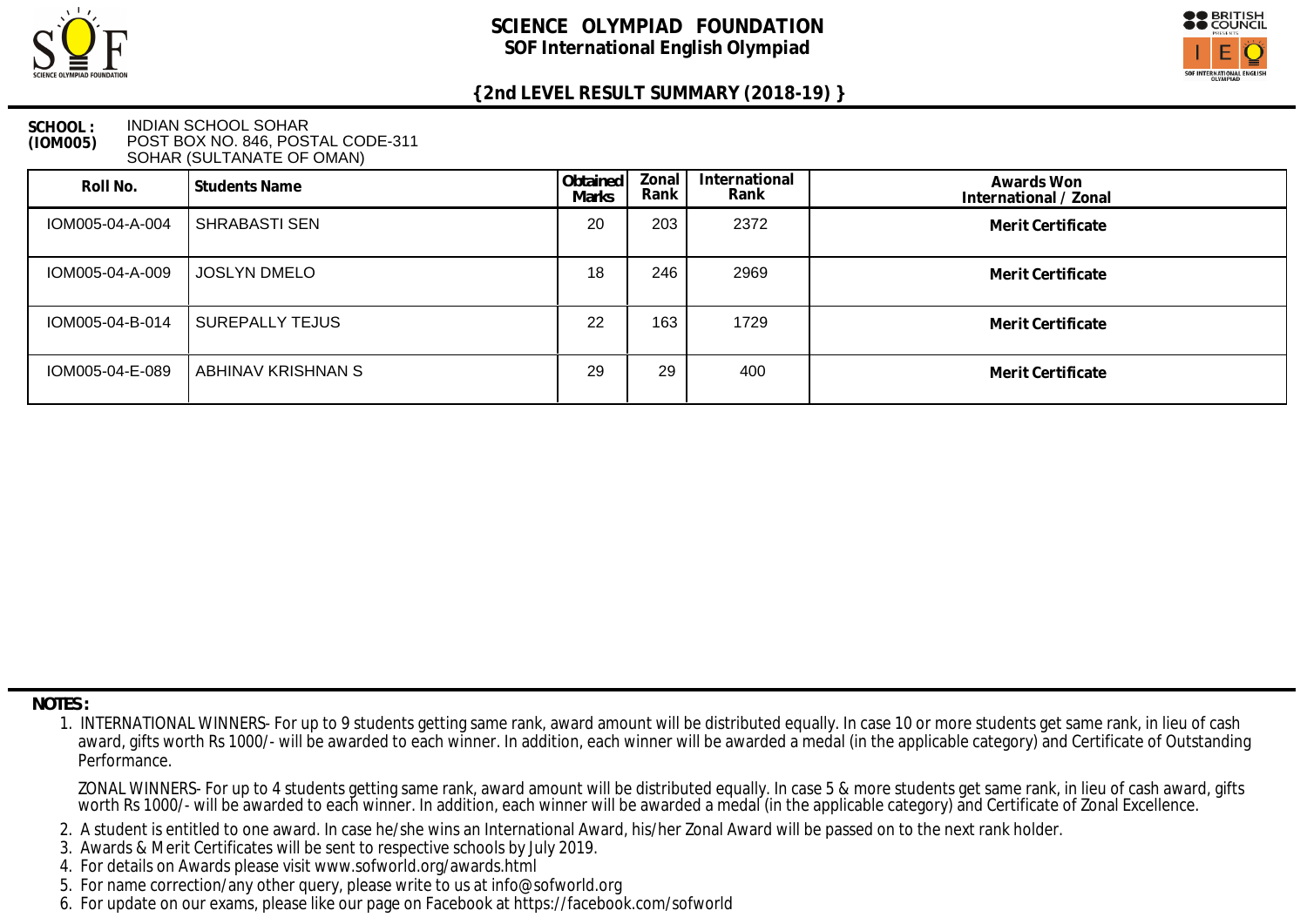



#### **SCHOOL : (IOM005)** INDIAN SCHOOL SOHAR POST BOX NO. 846, POSTAL CODE-311 SOHAR (SULTANATE OF OMAN)

| Roll No.        | <b>Students Name</b>    | Obtained<br><b>Marks</b> | Zonal<br>Rank | International<br>Rank | Awards Won<br>International / Zonal |
|-----------------|-------------------------|--------------------------|---------------|-----------------------|-------------------------------------|
| IOM005-05-C-044 | ARNAV N SANTHOSH        | 45                       | 36            | 351                   | Merit Certificate                   |
| IOM005-05-H-098 | B ASWATHA NIVASINI      | 29                       | 312           | 3802                  | Merit Certificate                   |
| IOM005-05-I-102 | <b>AANYA RAWAT</b>      | 40                       | 124           | 1203                  | Merit Certificate                   |
| IOM005-05-I-103 | <b>VISHNU HARI</b>      | 44                       | 40            | 389                   | Merit Certificate                   |
| IOM005-05-I-106 | PRANAYA                 | 39                       | 153           | 1448                  | Merit Certificate                   |
| IOM005-05-I-114 | <b>BRAJENDRA PANDEY</b> | 36                       | 221           | 2166                  | Merit Certificate                   |

 **NOTES :**

- 2. A student is entitled to one award. In case he/she wins an International Award, his/her Zonal Award will be passed on to the next rank holder.
- 3. Awards & Merit Certificates will be sent to respective schools by July 2019.
- 4. For details on Awards please visit www.sofworld.org/awards.html
- 5. For name correction/any other query, please write to us at info@sofworld.org
- 6. For update on our exams, please like our page on Facebook at https://facebook.com/sofworld

 <sup>1.</sup> INTERNATIONAL WINNERS- For up to 9 students getting same rank, award amount will be distributed equally. In case 10 or more students get same rank, in lieu of cash award, gifts worth Rs 1000/- will be awarded to each winner. In addition, each winner will be awarded a medal (in the applicable category) and Certificate of Outstanding Performance.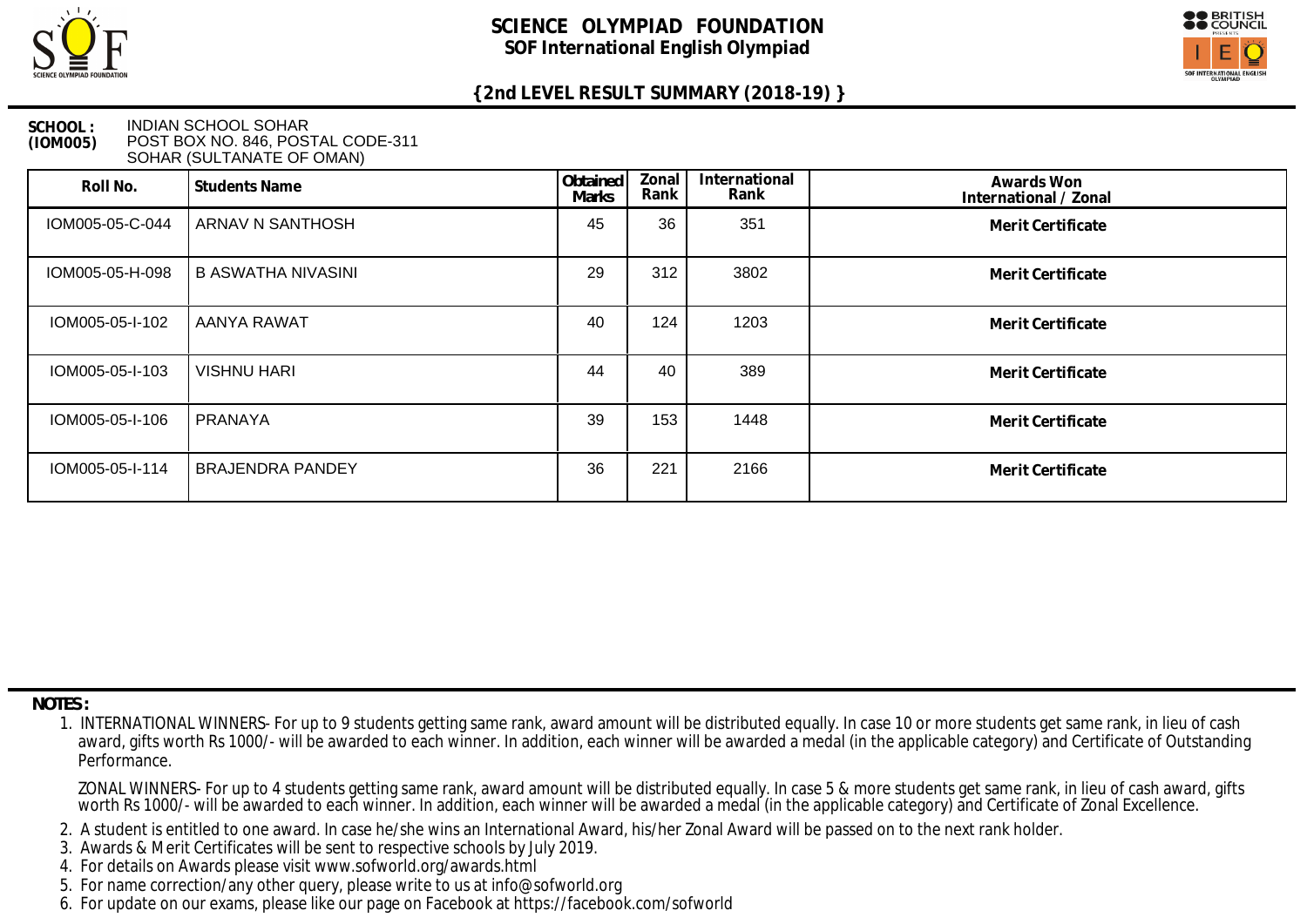



### **SCHOOL : (IOM005)** INDIAN SCHOOL SOHAR POST BOX NO. 846, POSTAL CODE-311 SOHAR (SULTANATE OF OMAN)

| Roll No.        | <b>Students Name</b>      | Obtained<br><b>Marks</b> | Zonal<br>Rank | International<br>Rank | Awards Won<br>International / Zonal |
|-----------------|---------------------------|--------------------------|---------------|-----------------------|-------------------------------------|
| IOM005-06-A-013 | <b>CLITUS J COLACO</b>    | 42                       | 93            | 1227                  | Merit Certificate                   |
| IOM005-06-B-021 | <b>ESHITA SINGH</b>       | 41                       | 123           | 1545                  | Merit Certificate                   |
| IOM005-06-C-043 | <b>SHREYA PACKIRISAMY</b> | 35                       | 216           | 2942                  | Merit Certificate                   |
| IOM005-06-C-045 | <b>VASUDEV R PILLAI</b>   | 43                       | 84            | 1153                  | Merit Certificate                   |
| IOM005-06-D-059 | E KARPAGA VARSHENI        | 28                       | 263           | 4055                  | Merit Certificate                   |
| IOM005-06-E-079 | SIRI B PATIL              | 39                       | 155           | 1997                  | Merit Certificate                   |
| IOM005-06-G-111 | MADHAV KRISHNA SREENATH   | 33                       | 235           | 3284                  | Merit Certificate                   |

 **NOTES :**

- 2. A student is entitled to one award. In case he/she wins an International Award, his/her Zonal Award will be passed on to the next rank holder.
- 3. Awards & Merit Certificates will be sent to respective schools by July 2019.
- 4. For details on Awards please visit www.sofworld.org/awards.html
- 5. For name correction/any other query, please write to us at info@sofworld.org
- 6. For update on our exams, please like our page on Facebook at https://facebook.com/sofworld

 <sup>1.</sup> INTERNATIONAL WINNERS- For up to 9 students getting same rank, award amount will be distributed equally. In case 10 or more students get same rank, in lieu of cash award, gifts worth Rs 1000/- will be awarded to each winner. In addition, each winner will be awarded a medal (in the applicable category) and Certificate of Outstanding Performance.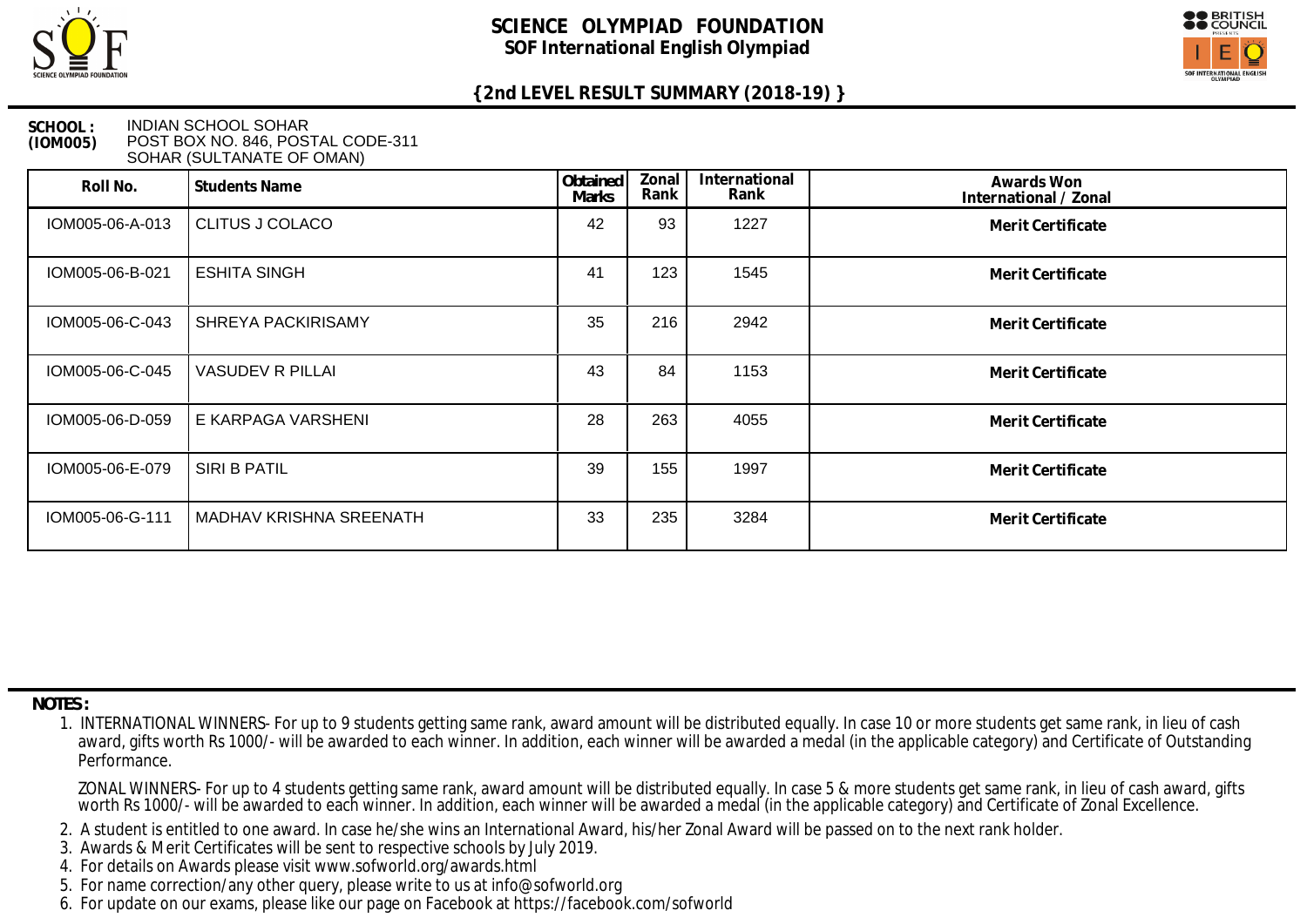



### **SCHOOL : (IOM005)** INDIAN SCHOOL SOHAR POST BOX NO. 846, POSTAL CODE-311 SOHAR (SULTANATE OF OMAN)

| Roll No.        | l Students Name | Obtained  <br>Marks | Zonal  <br>Rank | International<br>Rank | Awards Won<br>International / Zonal |
|-----------------|-----------------|---------------------|-----------------|-----------------------|-------------------------------------|
| IOM005-07-D-049 | PAVAN NAMBIAR   | 41                  | 99              | 1460                  | Merit Certificate                   |
| IOM005-07-F-073 | HARIT G MEHTA   | 35                  | 154             | 2539                  | Merit Certificate                   |

 **NOTES :**

- 2. A student is entitled to one award. In case he/she wins an International Award, his/her Zonal Award will be passed on to the next rank holder.
- 3. Awards & Merit Certificates will be sent to respective schools by July 2019.
- 4. For details on Awards please visit www.sofworld.org/awards.html
- 5. For name correction/any other query, please write to us at info@sofworld.org
- 6. For update on our exams, please like our page on Facebook at https://facebook.com/sofworld

 <sup>1.</sup> INTERNATIONAL WINNERS- For up to 9 students getting same rank, award amount will be distributed equally. In case 10 or more students get same rank, in lieu of cash award, gifts worth Rs 1000/- will be awarded to each winner. In addition, each winner will be awarded a medal (in the applicable category) and Certificate of Outstanding Performance.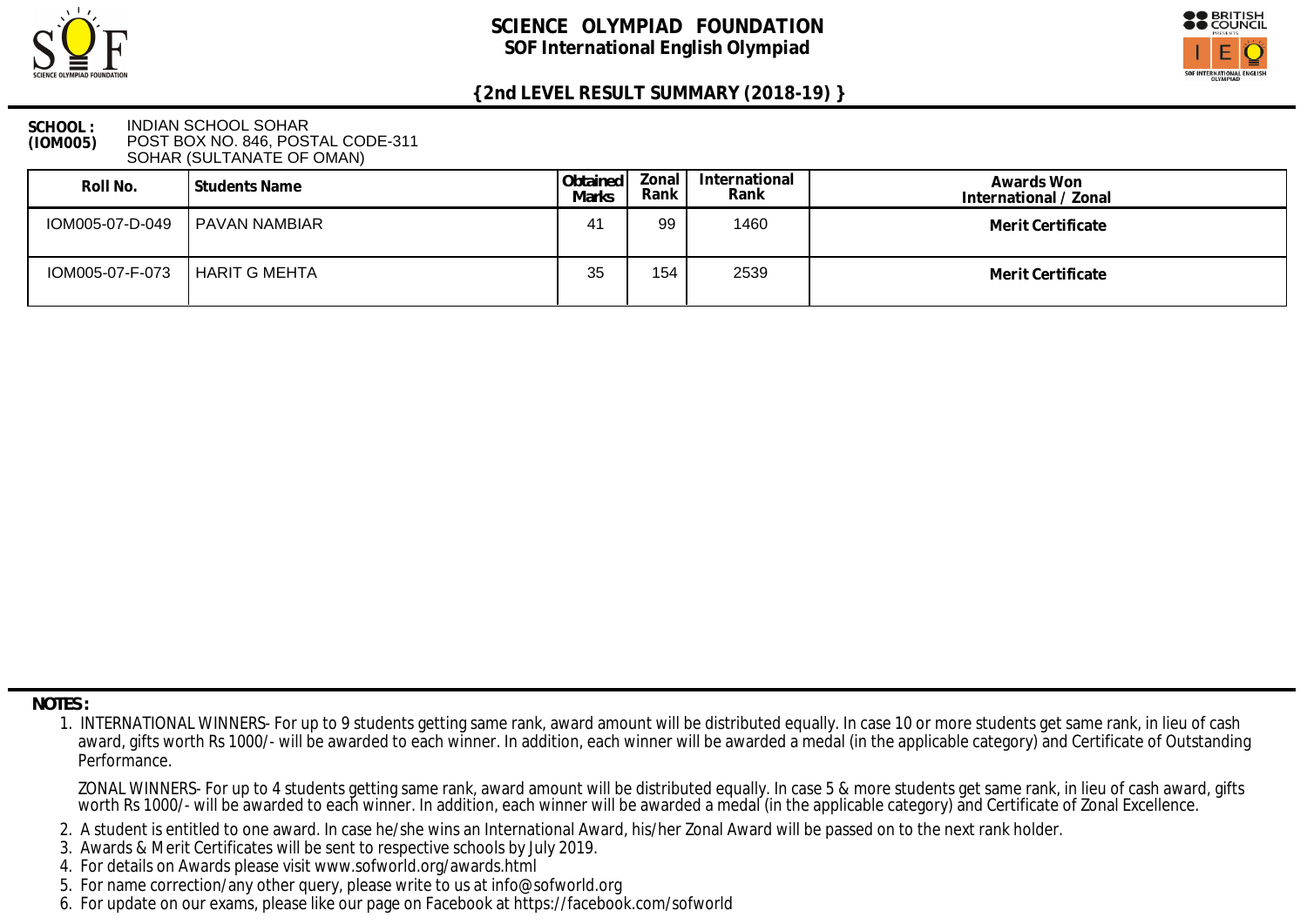



### **SCHOOL : (IOM005)** INDIAN SCHOOL SOHAR POST BOX NO. 846, POSTAL CODE-311 SOHAR (SULTANATE OF OMAN)

| Roll No.        | l Students Name           | l Obtained I<br>Marks | Zonal '<br>Rank | International<br>Rank | Awards Won<br>International / Zonal                              |
|-----------------|---------------------------|-----------------------|-----------------|-----------------------|------------------------------------------------------------------|
| IOM005-08-A-002 | <b>I ROHAN SUCHITHRAN</b> | 55                    |                 | 50                    | Gifts Worth Rs. 1000/- + Certificate of Zonal Excellence         |
| IOM005-08-C-039 | MEGHNA JAYAKUMAR          | 55                    |                 | 33                    | Rs. 2,500 + Zonal Silver Medal + Certificate of Zonal Excellence |

 **NOTES :**

- 2. A student is entitled to one award. In case he/she wins an International Award, his/her Zonal Award will be passed on to the next rank holder.
- 3. Awards & Merit Certificates will be sent to respective schools by July 2019.
- 4. For details on Awards please visit www.sofworld.org/awards.html
- 5. For name correction/any other query, please write to us at info@sofworld.org
- 6. For update on our exams, please like our page on Facebook at https://facebook.com/sofworld

 <sup>1.</sup> INTERNATIONAL WINNERS- For up to 9 students getting same rank, award amount will be distributed equally. In case 10 or more students get same rank, in lieu of cash award, gifts worth Rs 1000/- will be awarded to each winner. In addition, each winner will be awarded a medal (in the applicable category) and Certificate of Outstanding Performance.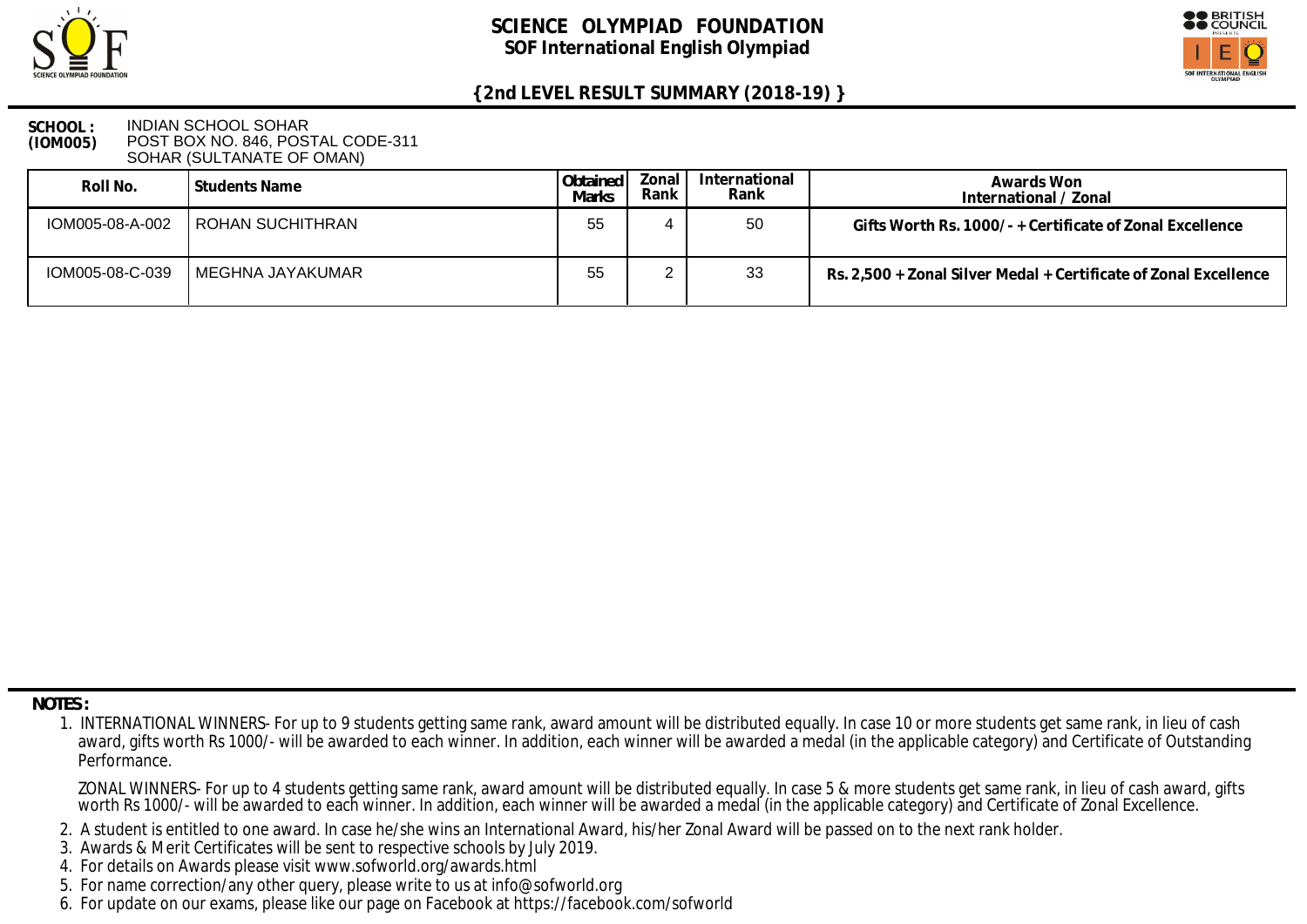



### **SCHOOL : (IOM005)** INDIAN SCHOOL SOHAR POST BOX NO. 846, POSTAL CODE-311 SOHAR (SULTANATE OF OMAN)

| Roll No.        | l Students Name    | Obtained<br>Marks | Zonal<br>Rank I | International<br>Rank | Awards Won<br>International / Zonal |
|-----------------|--------------------|-------------------|-----------------|-----------------------|-------------------------------------|
| IOM005-09-C-031 | ARYAN PANDEY       | 45                | 111.            | 1182                  | Merit Certificate                   |
| IOM005-09-E-066 | MARIA THERESE PAUL | 39                | 161             | 1907                  | Merit Certificate                   |

 **NOTES :**

- 2. A student is entitled to one award. In case he/she wins an International Award, his/her Zonal Award will be passed on to the next rank holder.
- 3. Awards & Merit Certificates will be sent to respective schools by July 2019.
- 4. For details on Awards please visit www.sofworld.org/awards.html
- 5. For name correction/any other query, please write to us at info@sofworld.org
- 6. For update on our exams, please like our page on Facebook at https://facebook.com/sofworld

 <sup>1.</sup> INTERNATIONAL WINNERS- For up to 9 students getting same rank, award amount will be distributed equally. In case 10 or more students get same rank, in lieu of cash award, gifts worth Rs 1000/- will be awarded to each winner. In addition, each winner will be awarded a medal (in the applicable category) and Certificate of Outstanding Performance.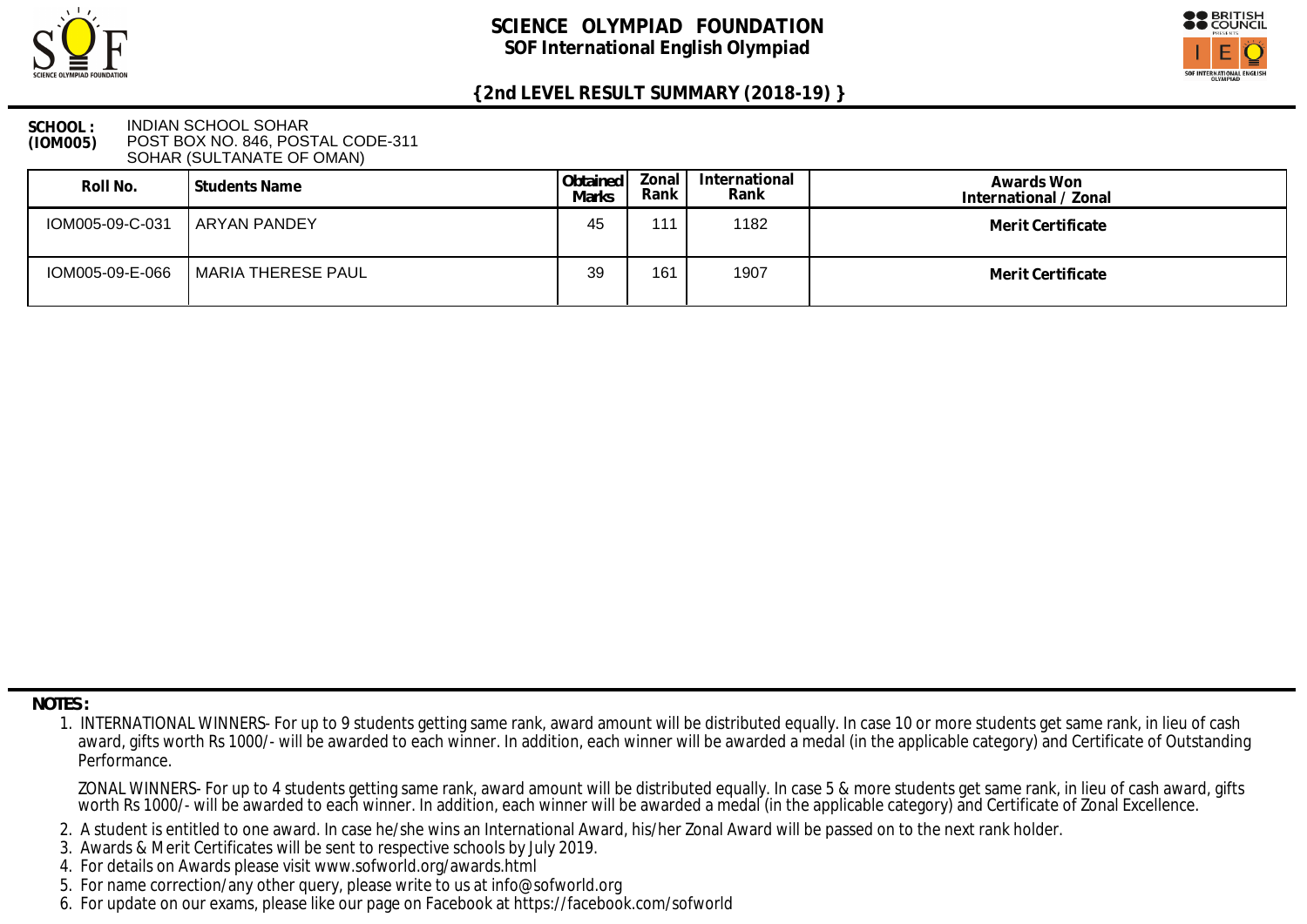



#### **SCHOOL : (IOM005)** INDIAN SCHOOL SOHAR POST BOX NO. 846, POSTAL CODE-311 SOHAR (SULTANATE OF OMAN)

| Roll No.        | Students Name         | Obtained<br><b>Marks</b> | Zonal<br>Rank | International<br>Rank | Awards Won<br>International / Zonal                      |
|-----------------|-----------------------|--------------------------|---------------|-----------------------|----------------------------------------------------------|
| IOM005-10-A-002 | RISHABH CHOPDE        | 43                       | 53            | 1031                  | Merit Certificate                                        |
| IOM005-10-A-003 | SWITHIN GLADSON GOMEZ | 45                       | 44            | 825                   | Merit Certificate                                        |
| IOM005-10-A-011 | SAUMYA TIWARI         | 54                       |               | 116                   | Gifts Worth Rs. 1000/- + Certificate of Zonal Excellence |

 **NOTES :**

- 2. A student is entitled to one award. In case he/she wins an International Award, his/her Zonal Award will be passed on to the next rank holder.
- 3. Awards & Merit Certificates will be sent to respective schools by July 2019.
- 4. For details on Awards please visit www.sofworld.org/awards.html
- 5. For name correction/any other query, please write to us at info@sofworld.org
- 6. For update on our exams, please like our page on Facebook at https://facebook.com/sofworld

 <sup>1.</sup> INTERNATIONAL WINNERS- For up to 9 students getting same rank, award amount will be distributed equally. In case 10 or more students get same rank, in lieu of cash award, gifts worth Rs 1000/- will be awarded to each winner. In addition, each winner will be awarded a medal (in the applicable category) and Certificate of Outstanding Performance.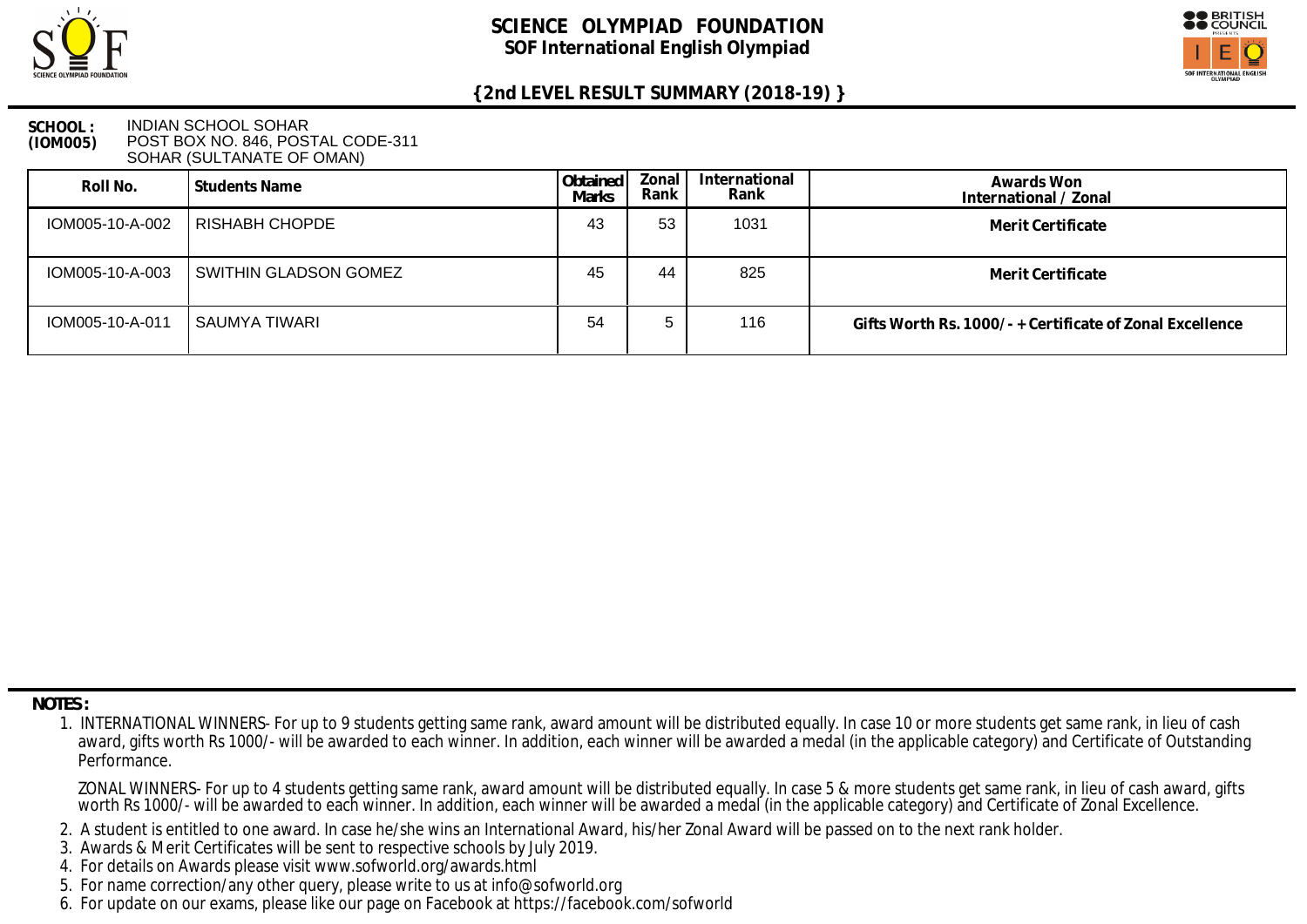



#### **SCHOOL : (IOM005)** INDIAN SCHOOL SOHAR POST BOX NO. 846, POSTAL CODE-311 SOHAR (SULTANATE OF OMAN)

| Roll No.        | Students Name          | Obtained<br>Marks | Zonal<br>Rank | International<br>Rank | Awards Won<br>International / Zonal |
|-----------------|------------------------|-------------------|---------------|-----------------------|-------------------------------------|
| IOM005-11-B-014 | MOHAMMED UMAR SHARIEFF | $\sim$<br>ے 4     | 34            | 682                   | Merit Certificate                   |

 **NOTES :**

- 2. A student is entitled to one award. In case he/she wins an International Award, his/her Zonal Award will be passed on to the next rank holder.
- 3. Awards & Merit Certificates will be sent to respective schools by July 2019.
- 4. For details on Awards please visit www.sofworld.org/awards.html
- 5. For name correction/any other query, please write to us at info@sofworld.org
- 6. For update on our exams, please like our page on Facebook at https://facebook.com/sofworld

 <sup>1.</sup> INTERNATIONAL WINNERS- For up to 9 students getting same rank, award amount will be distributed equally. In case 10 or more students get same rank, in lieu of cash award, gifts worth Rs 1000/- will be awarded to each winner. In addition, each winner will be awarded a medal (in the applicable category) and Certificate of Outstanding Performance.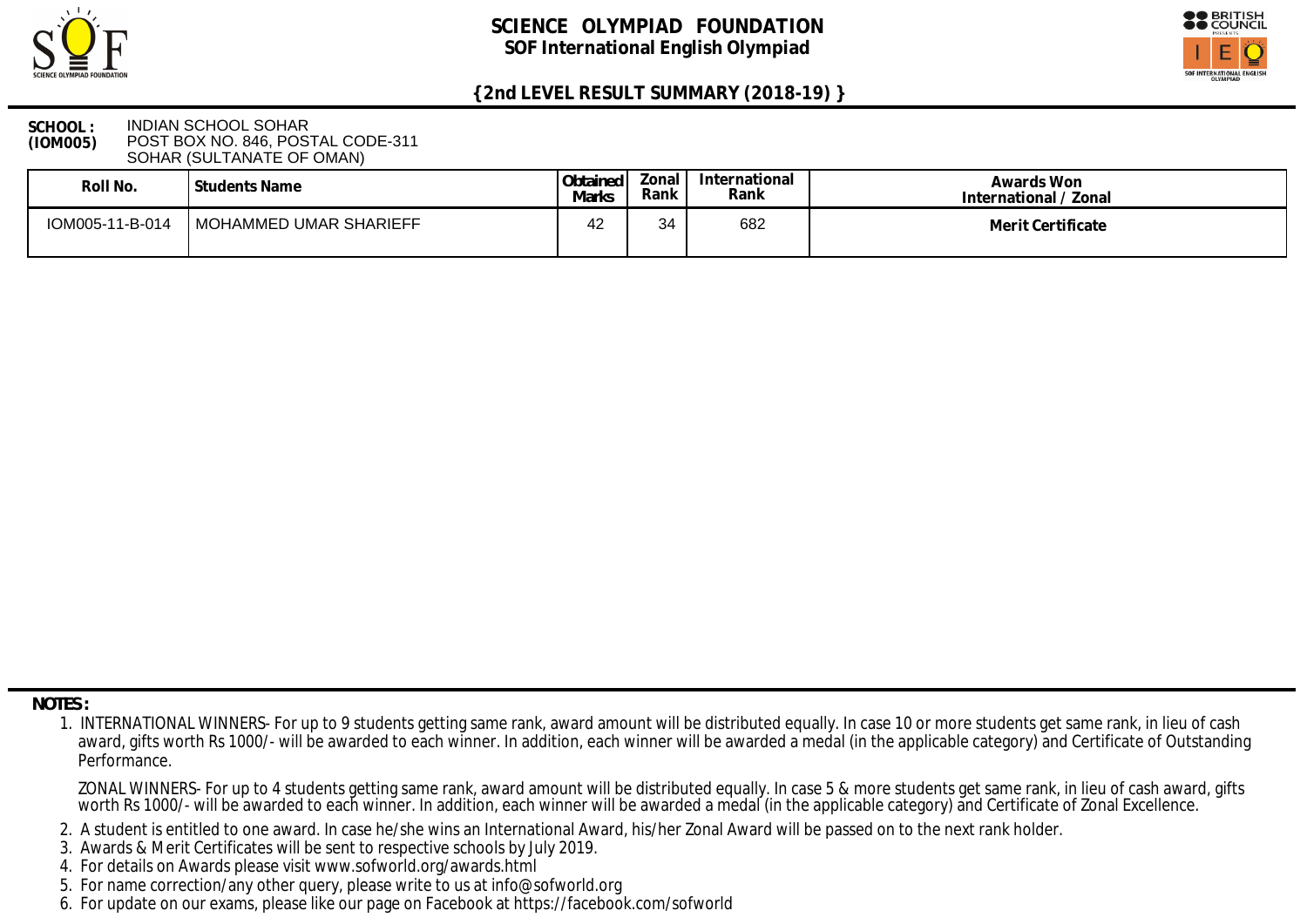



### **SCHOOL : (IOM005)** INDIAN SCHOOL SOHAR POST BOX NO. 846, POSTAL CODE-311 SOHAR (SULTANATE OF OMAN)

| Roll No.        | l Students Name     | Obtained<br>Marks | Zonal i<br>Rank | International<br>Rank | Awards Won<br>International / Zonal |
|-----------------|---------------------|-------------------|-----------------|-----------------------|-------------------------------------|
| IOM005-12-B-009 | <b>AKHILA FICEL</b> | 44                | 16              | 229                   | Certificate of Zonal Excellence     |

 **NOTES :**

- 2. A student is entitled to one award. In case he/she wins an International Award, his/her Zonal Award will be passed on to the next rank holder.
- 3. Awards & Merit Certificates will be sent to respective schools by July 2019.
- 4. For details on Awards please visit www.sofworld.org/awards.html
- 5. For name correction/any other query, please write to us at info@sofworld.org
- 6. For update on our exams, please like our page on Facebook at https://facebook.com/sofworld

 <sup>1.</sup> INTERNATIONAL WINNERS- For up to 9 students getting same rank, award amount will be distributed equally. In case 10 or more students get same rank, in lieu of cash award, gifts worth Rs 1000/- will be awarded to each winner. In addition, each winner will be awarded a medal (in the applicable category) and Certificate of Outstanding Performance.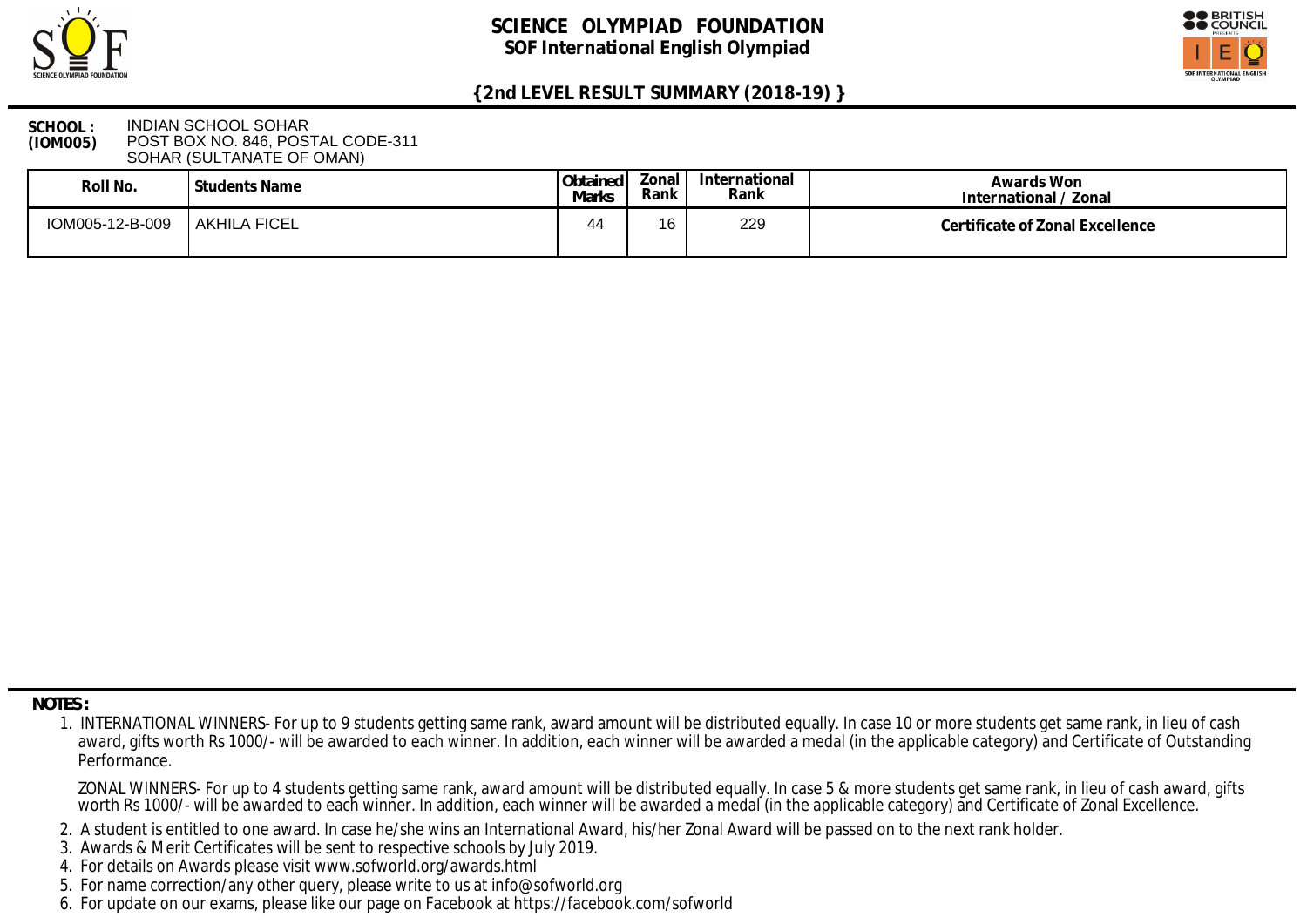



### **SCHOOL : (IOM005)** INDIAN SCHOOL SOHAR POST BOX NO. 846, POSTAL CODE-311 SOHAR (SULTANATE OF OMAN)

| Roll No.        | Students Name     | Obtained<br><b>Marks</b> | Zonal<br>Rank | International<br>Rank | Awards Won<br>International / Zonal |
|-----------------|-------------------|--------------------------|---------------|-----------------------|-------------------------------------|
| IOM005-03-D-046 | <b>ABEL ROBIN</b> | ററ<br><u>__</u>          | 140           | 2789                  | Merit Certificate                   |

 **NOTES :**

- 2. A student is entitled to one award. In case he/she wins an International Award, his/her Zonal Award will be passed on to the next rank holder.
- 3. Awards & Merit Certificates will be sent to respective schools by July 2019.
- 4. For details on Awards please visit www.sofworld.org/awards.html
- 5. For name correction/any other query, please write to us at info@sofworld.org
- 6. For update on our exams, please like our page on Facebook at https://facebook.com/sofworld

 <sup>1.</sup> INTERNATIONAL WINNERS- For up to 9 students getting same rank, award amount will be distributed equally. In case 10 or more students get same rank, in lieu of cash award, gifts worth Rs 1000/- will be awarded to each winner. In addition, each winner will be awarded a medal (in the applicable category) and Certificate of Outstanding Performance.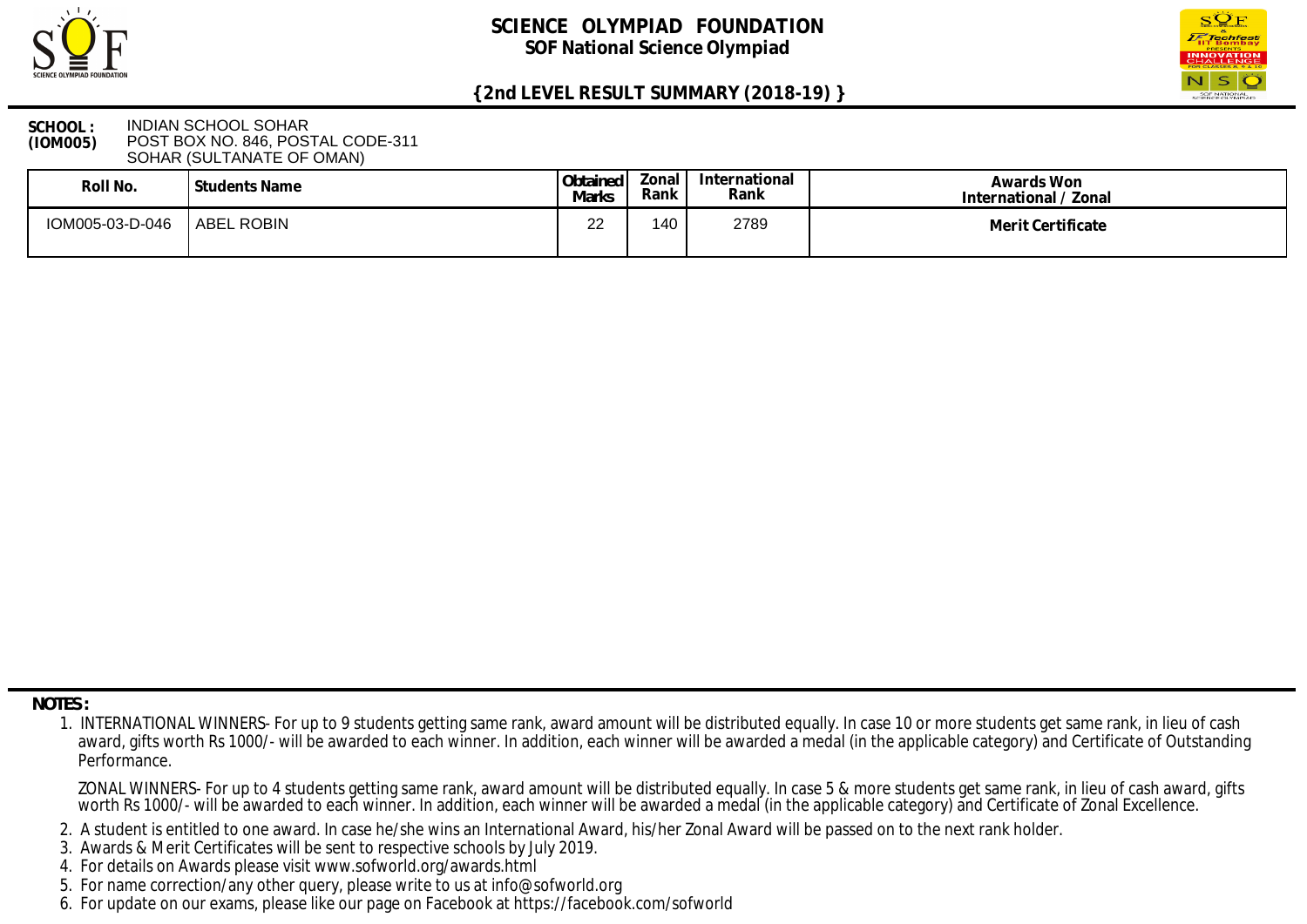



#### **SCHOOL : (IOM005)** INDIAN SCHOOL SOHAR POST BOX NO. 846, POSTAL CODE-311 SOHAR (SULTANATE OF OMAN)

| Roll No.        | <b>Students Name</b>     | Obtained<br><b>Marks</b> | Zonal<br>Rank | International<br>Rank | Awards Won<br>International / Zonal |
|-----------------|--------------------------|--------------------------|---------------|-----------------------|-------------------------------------|
| IOM005-04-C-028 | RACHIT AMIT PANDYA       | <b>ABSENT</b>            | N.A.          | N.A.                  | N.A.                                |
| IOM005-04-G-120 | SHARADA DATTA K          | 24                       | 129           | 2033                  | Merit Certificate                   |
| IOM005-04-I-143 | ADWAY BACHCHAN CHAUDHARY | 31                       | 34            | 611                   | Merit Certificate                   |
| IOM005-04-I-147 | KISHORE PRITHIKA         | 34                       | 14            | 303                   | Certificate of Zonal Excellence     |
| IOM005-04-I-148 | A KARUNYA SHREE          | 19                       | 158           | 3094                  | Merit Certificate                   |

 **NOTES :**

- 2. A student is entitled to one award. In case he/she wins an International Award, his/her Zonal Award will be passed on to the next rank holder.
- 3. Awards & Merit Certificates will be sent to respective schools by July 2019.
- 4. For details on Awards please visit www.sofworld.org/awards.html
- 5. For name correction/any other query, please write to us at info@sofworld.org
- 6. For update on our exams, please like our page on Facebook at https://facebook.com/sofworld

 <sup>1.</sup> INTERNATIONAL WINNERS- For up to 9 students getting same rank, award amount will be distributed equally. In case 10 or more students get same rank, in lieu of cash award, gifts worth Rs 1000/- will be awarded to each winner. In addition, each winner will be awarded a medal (in the applicable category) and Certificate of Outstanding Performance.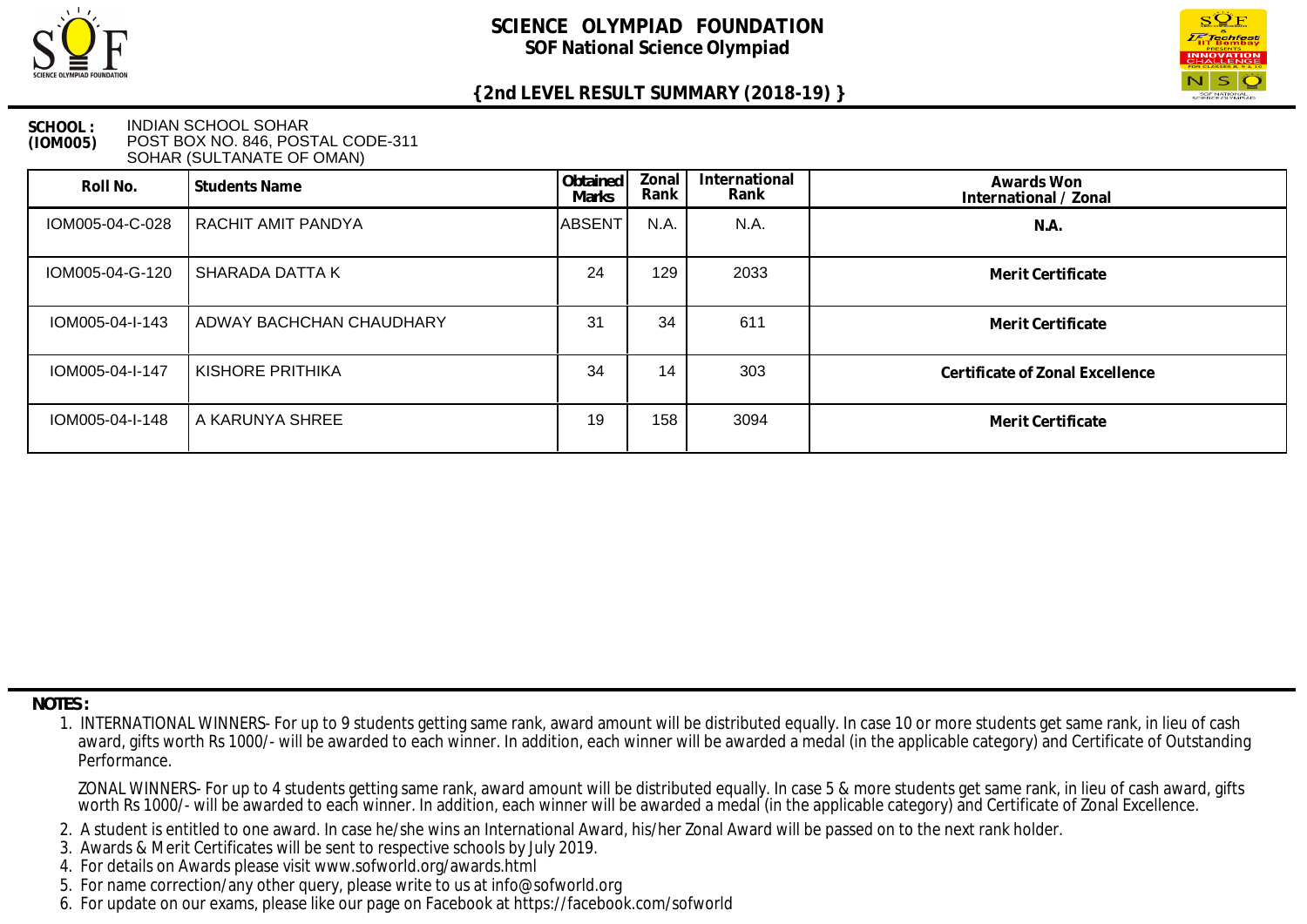



### **SCHOOL : (IOM005)** INDIAN SCHOOL SOHAR POST BOX NO. 846, POSTAL CODE-311 SOHAR (SULTANATE OF OMAN)

| Roll No.        | Students Name      | Obtained<br>Marks | Zonal<br>Rank | International<br>Rank | Awards Won<br>International / Zonal |
|-----------------|--------------------|-------------------|---------------|-----------------------|-------------------------------------|
| IOM005-05-B-029 | NIVED A NAIR       | 43                | 51            | 1086                  | Merit Certificate                   |
| IOM005-05-C-044 | ARNAV N SANTHOSH   | 43                | 47            | 1025                  | Merit Certificate                   |
| IOM005-05-G-072 | RISHUL MANGLA      | 38                | 99            | 2012                  | Merit Certificate                   |
| IOM005-05-I-103 | <b>VISHNU HARI</b> | 39                | 84            | 1679                  | Merit Certificate                   |

 **NOTES :**

- 2. A student is entitled to one award. In case he/she wins an International Award, his/her Zonal Award will be passed on to the next rank holder.
- 3. Awards & Merit Certificates will be sent to respective schools by July 2019.
- 4. For details on Awards please visit www.sofworld.org/awards.html
- 5. For name correction/any other query, please write to us at info@sofworld.org
- 6. For update on our exams, please like our page on Facebook at https://facebook.com/sofworld

 <sup>1.</sup> INTERNATIONAL WINNERS- For up to 9 students getting same rank, award amount will be distributed equally. In case 10 or more students get same rank, in lieu of cash award, gifts worth Rs 1000/- will be awarded to each winner. In addition, each winner will be awarded a medal (in the applicable category) and Certificate of Outstanding Performance.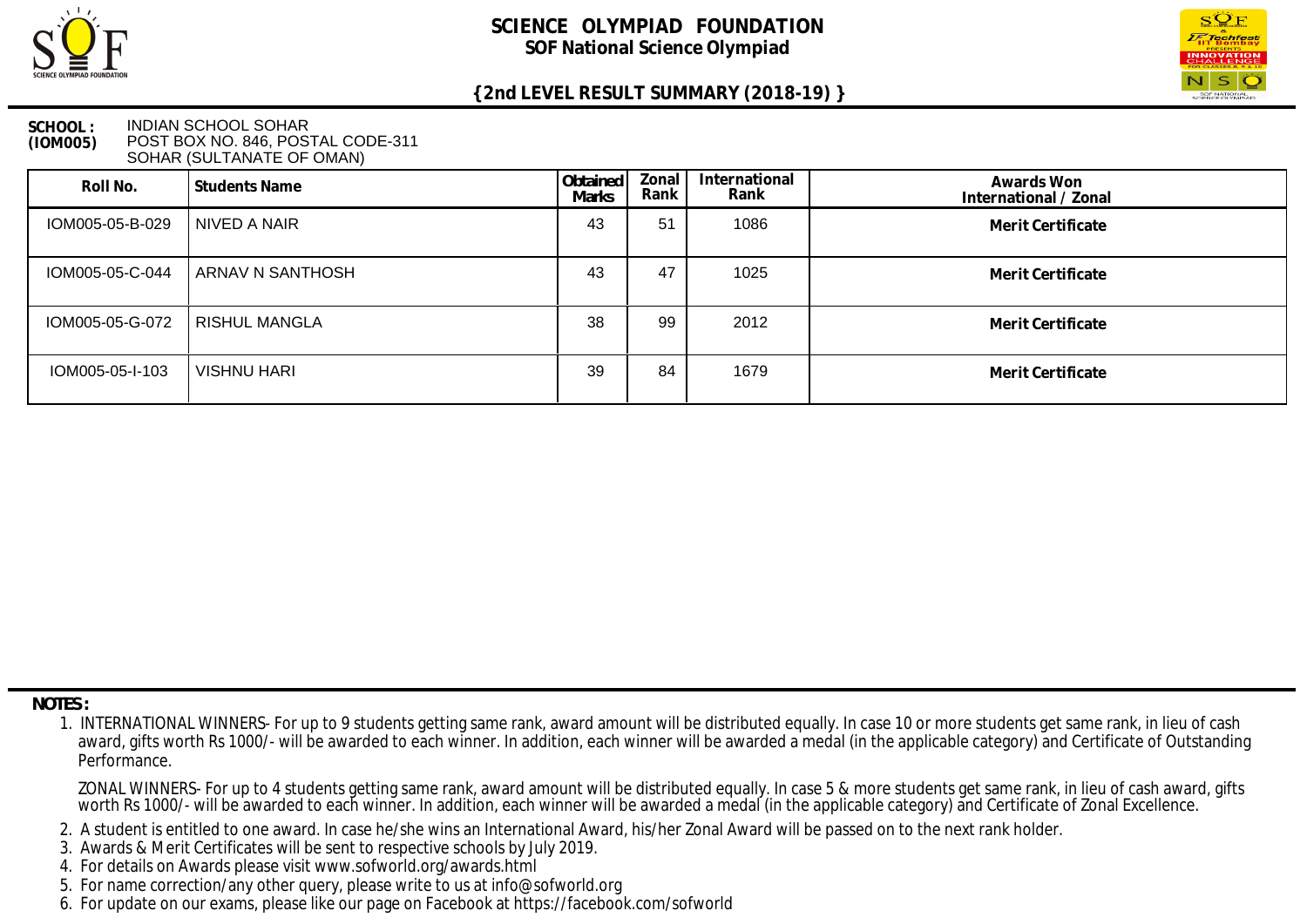



### **SCHOOL : (IOM005)** INDIAN SCHOOL SOHAR POST BOX NO. 846, POSTAL CODE-311 SOHAR (SULTANATE OF OMAN)

| Roll No.        | l Students Name  | Obtained<br><b>Marks</b> | Zonal<br>Rank | International<br>Rank | Awards Won<br>International / Zonal |
|-----------------|------------------|--------------------------|---------------|-----------------------|-------------------------------------|
| IOM005-06-E-079 | I SIRI B PATIL   | 27                       | 92            | 3235                  | Merit Certificate                   |
| IOM005-06-F-082 | R NITINKISOR     | 25                       | 109           | 3709                  | Merit Certificate                   |
| IOM005-06-G-100 | I LUVYA P SHETTY | 24                       | 112           | 3843                  | Merit Certificate                   |

 **NOTES :**

- 2. A student is entitled to one award. In case he/she wins an International Award, his/her Zonal Award will be passed on to the next rank holder.
- 3. Awards & Merit Certificates will be sent to respective schools by July 2019.
- 4. For details on Awards please visit www.sofworld.org/awards.html
- 5. For name correction/any other query, please write to us at info@sofworld.org
- 6. For update on our exams, please like our page on Facebook at https://facebook.com/sofworld

 <sup>1.</sup> INTERNATIONAL WINNERS- For up to 9 students getting same rank, award amount will be distributed equally. In case 10 or more students get same rank, in lieu of cash award, gifts worth Rs 1000/- will be awarded to each winner. In addition, each winner will be awarded a medal (in the applicable category) and Certificate of Outstanding Performance.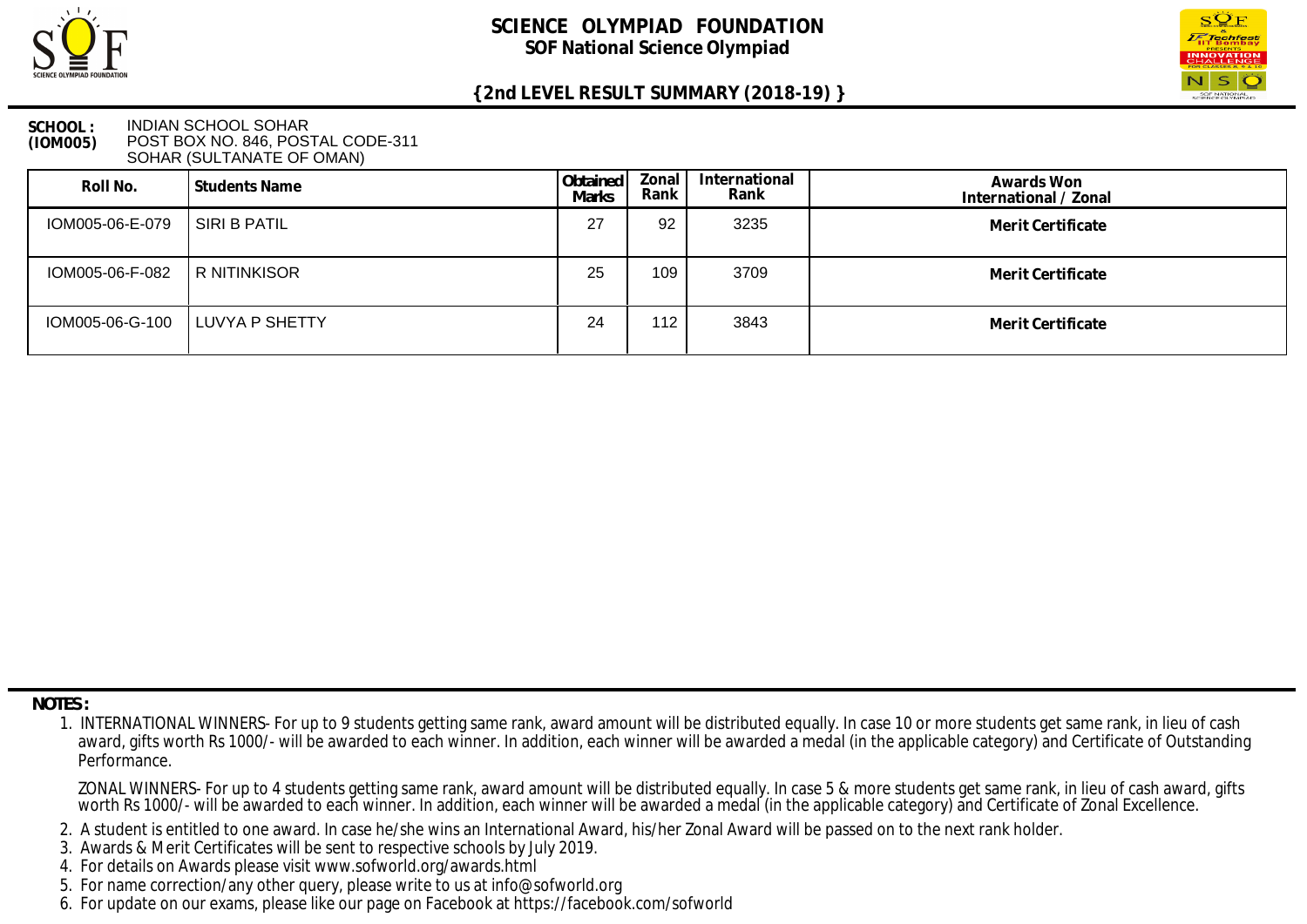



### **SCHOOL : (IOM005)** INDIAN SCHOOL SOHAR POST BOX NO. 846, POSTAL CODE-311 SOHAR (SULTANATE OF OMAN)

| Roll No.        | l Students Name    | Obtained<br><b>Marks</b> | Zonal  <br>Rank I | International<br>Rank | Awards Won<br>International / Zonal |
|-----------------|--------------------|--------------------------|-------------------|-----------------------|-------------------------------------|
| IOM005-07-F-073 | HARIT J MEHTA      | 41                       | 28                | 1380                  | Merit Certificate                   |
| IOM005-07-G-089 | MONISH GANGADHARAN | 29                       | 79                | 3645                  | Merit Certificate                   |

 **NOTES :**

- 2. A student is entitled to one award. In case he/she wins an International Award, his/her Zonal Award will be passed on to the next rank holder.
- 3. Awards & Merit Certificates will be sent to respective schools by July 2019.
- 4. For details on Awards please visit www.sofworld.org/awards.html
- 5. For name correction/any other query, please write to us at info@sofworld.org
- 6. For update on our exams, please like our page on Facebook at https://facebook.com/sofworld

 <sup>1.</sup> INTERNATIONAL WINNERS- For up to 9 students getting same rank, award amount will be distributed equally. In case 10 or more students get same rank, in lieu of cash award, gifts worth Rs 1000/- will be awarded to each winner. In addition, each winner will be awarded a medal (in the applicable category) and Certificate of Outstanding Performance.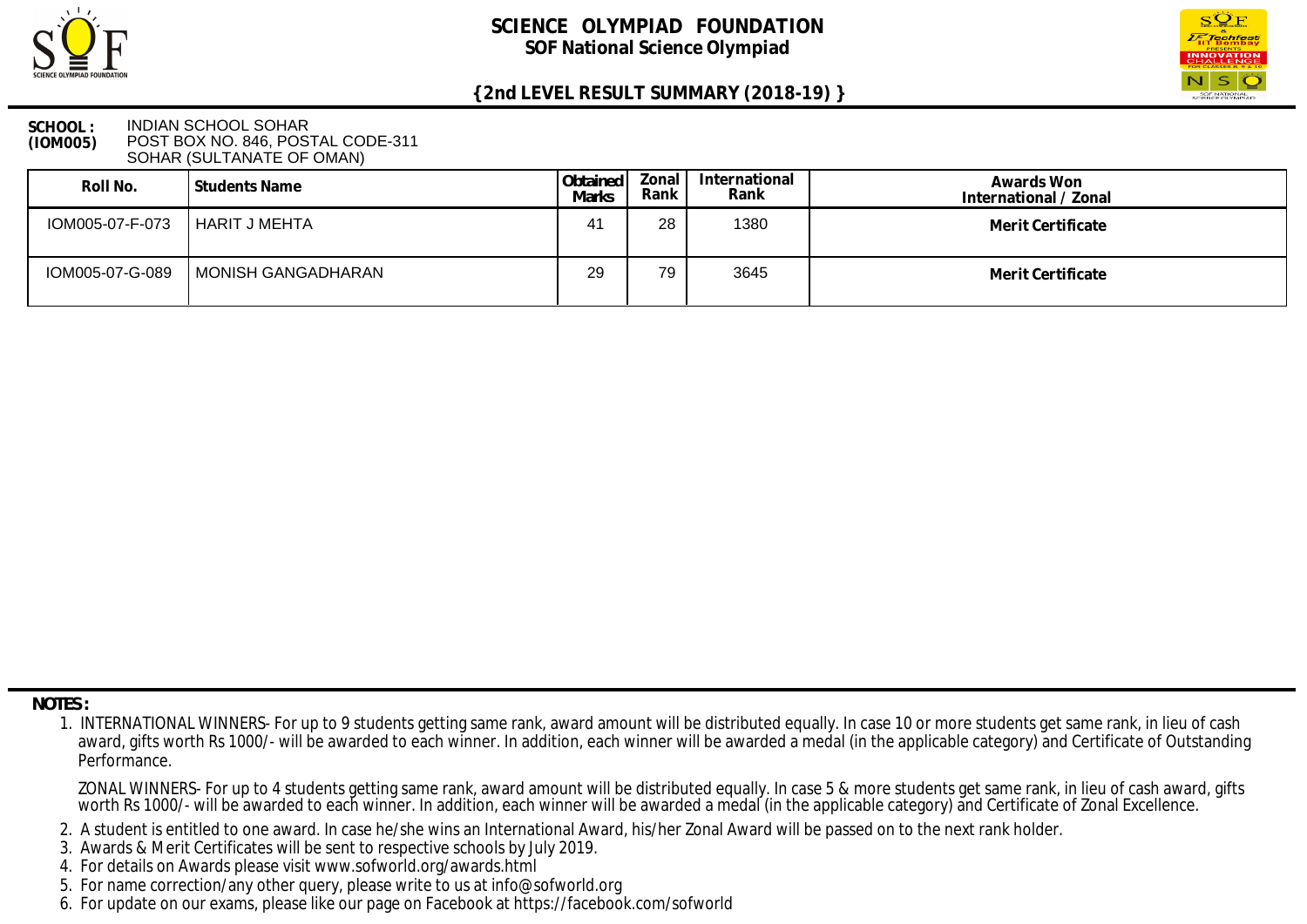



#### **SCHOOL : (IOM005)** INDIAN SCHOOL SOHAR POST BOX NO. 846, POSTAL CODE-311 SOHAR (SULTANATE OF OMAN)

| Roll No.        | Students Name       | Obtained<br><b>Marks</b> | Zonal<br>Rank | International<br>Rank | Awards Won<br>International / Zonal |
|-----------------|---------------------|--------------------------|---------------|-----------------------|-------------------------------------|
| IOM005-08-A-002 | ROHAN SUCHITHRAN    | 47                       | 11            | 541                   | Certificate of Zonal Excellence     |
| IOM005-08-B-028 | CHOKSHI KHANJAN     | 44                       | 22            | 1002                  | Certificate of Zonal Excellence     |
| IOM005-08-C-046 | AARON MATHEW KOSHY  | 35                       | 51            | 3111                  | Merit Certificate                   |
| IOM005-08-D-052 | KRITHYAA VIJAYANAND | 37                       | 44            | 2557                  | Merit Certificate                   |

 **NOTES :**

- 2. A student is entitled to one award. In case he/she wins an International Award, his/her Zonal Award will be passed on to the next rank holder.
- 3. Awards & Merit Certificates will be sent to respective schools by July 2019.
- 4. For details on Awards please visit www.sofworld.org/awards.html
- 5. For name correction/any other query, please write to us at info@sofworld.org
- 6. For update on our exams, please like our page on Facebook at https://facebook.com/sofworld

 <sup>1.</sup> INTERNATIONAL WINNERS- For up to 9 students getting same rank, award amount will be distributed equally. In case 10 or more students get same rank, in lieu of cash award, gifts worth Rs 1000/- will be awarded to each winner. In addition, each winner will be awarded a medal (in the applicable category) and Certificate of Outstanding Performance.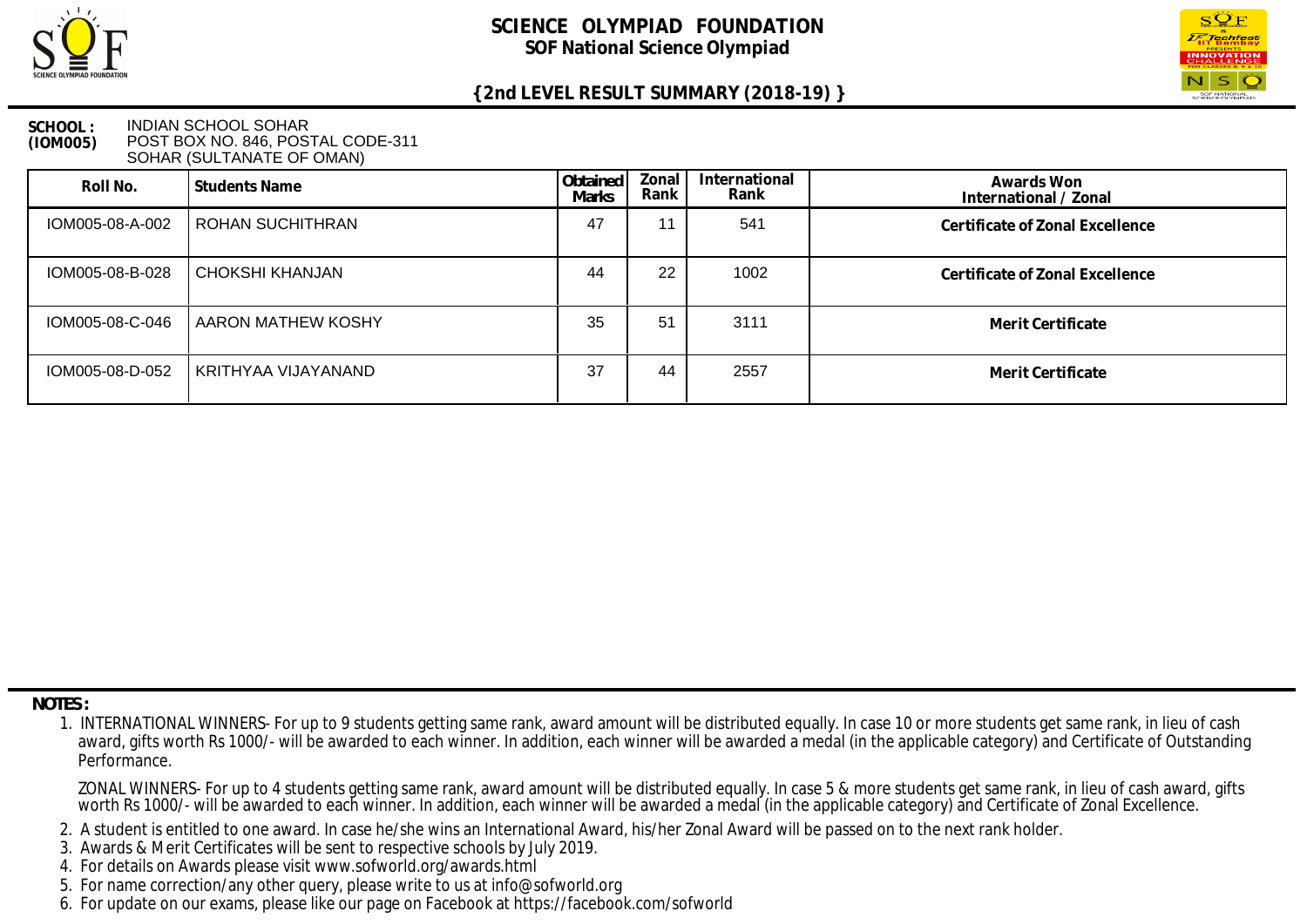



### **SCHOOL : (IOM005)** INDIAN SCHOOL SOHAR POST BOX NO. 846, POSTAL CODE-311 SOHAR (SULTANATE OF OMAN)

| Roll No.        | Students Name | Obtained<br><b>Marks</b> | Zonal<br>Rank | International<br>Rank | Awards Won<br>International / Zonal |
|-----------------|---------------|--------------------------|---------------|-----------------------|-------------------------------------|
| IOM005-09-B-018 | OJASWA VERMA  | nn<br><u>__</u>          | 48            | 3742                  | Merit Certificate                   |

 **NOTES :**

- 2. A student is entitled to one award. In case he/she wins an International Award, his/her Zonal Award will be passed on to the next rank holder.
- 3. Awards & Merit Certificates will be sent to respective schools by July 2019.
- 4. For details on Awards please visit www.sofworld.org/awards.html
- 5. For name correction/any other query, please write to us at info@sofworld.org
- 6. For update on our exams, please like our page on Facebook at https://facebook.com/sofworld

 <sup>1.</sup> INTERNATIONAL WINNERS- For up to 9 students getting same rank, award amount will be distributed equally. In case 10 or more students get same rank, in lieu of cash award, gifts worth Rs 1000/- will be awarded to each winner. In addition, each winner will be awarded a medal (in the applicable category) and Certificate of Outstanding Performance.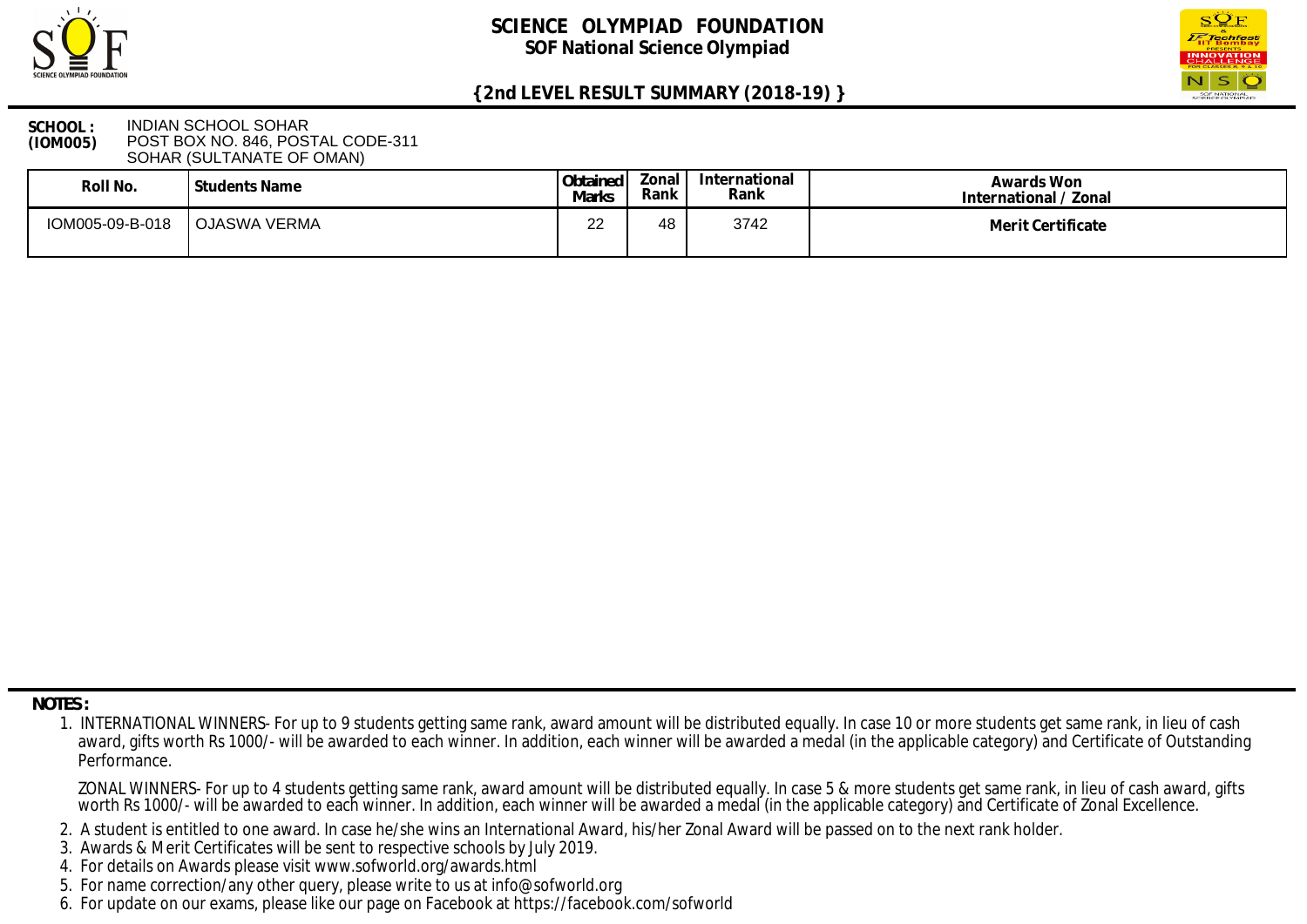



#### **SCHOOL : (IOM005)** INDIAN SCHOOL SOHAR POST BOX NO. 846, POSTAL CODE-311 SOHAR (SULTANATE OF OMAN)

| Roll No.        | Students Name         | Obtained<br>Marks | Zonal<br>Rank | International<br>Rank | Awards Won<br>International / Zonal |
|-----------------|-----------------------|-------------------|---------------|-----------------------|-------------------------------------|
| IOM005-10-A-003 | SWITHIN GLADSON GOMEZ | $\sim$<br>ບບ      | $\sim$<br>∠ס  | 1723                  | Merit Certificate                   |

 **NOTES :**

- 2. A student is entitled to one award. In case he/she wins an International Award, his/her Zonal Award will be passed on to the next rank holder.
- 3. Awards & Merit Certificates will be sent to respective schools by July 2019.
- 4. For details on Awards please visit www.sofworld.org/awards.html
- 5. For name correction/any other query, please write to us at info@sofworld.org
- 6. For update on our exams, please like our page on Facebook at https://facebook.com/sofworld

 <sup>1.</sup> INTERNATIONAL WINNERS- For up to 9 students getting same rank, award amount will be distributed equally. In case 10 or more students get same rank, in lieu of cash award, gifts worth Rs 1000/- will be awarded to each winner. In addition, each winner will be awarded a medal (in the applicable category) and Certificate of Outstanding Performance.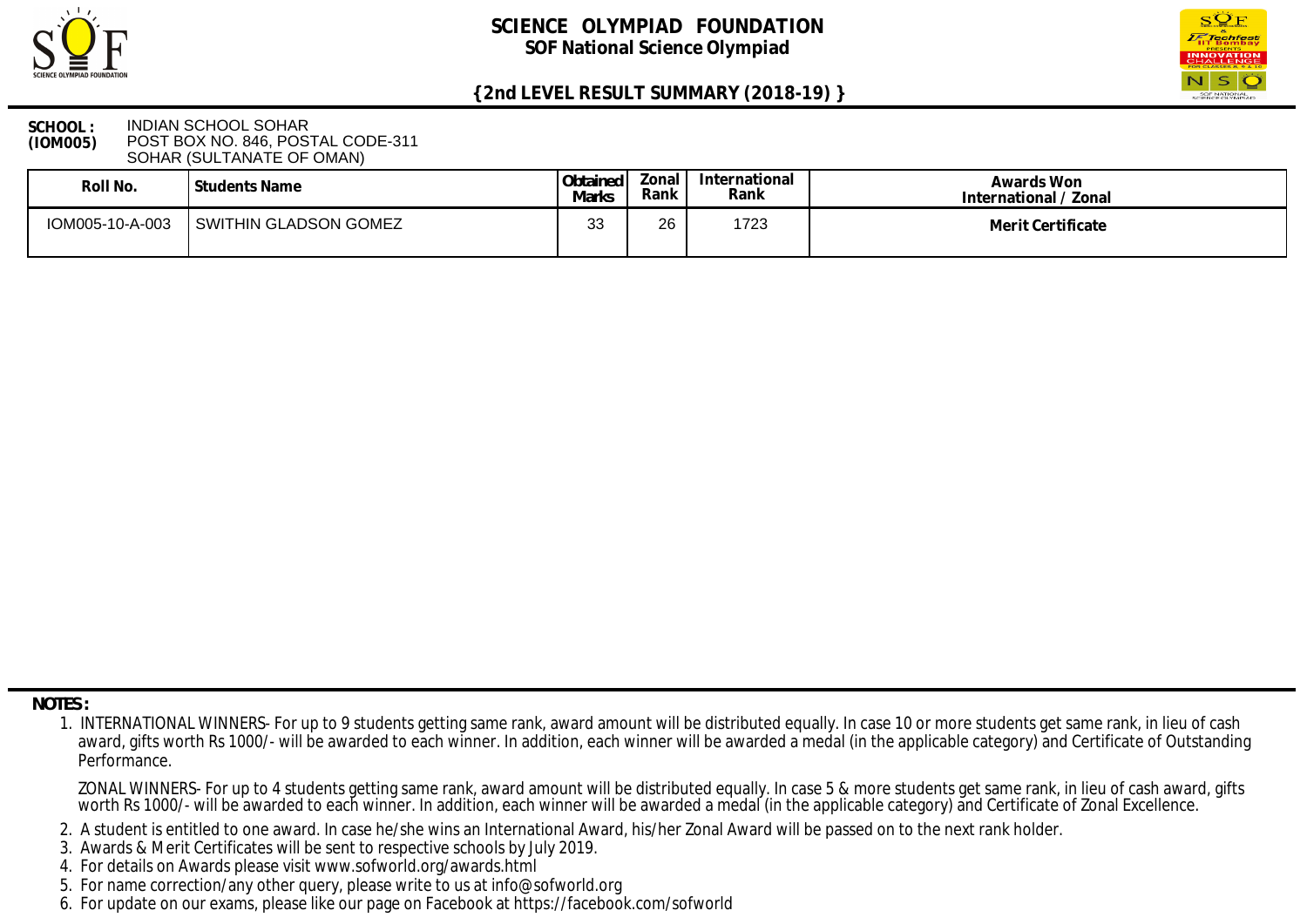



#### **SCHOOL : (IOM005)** INDIAN SCHOOL SOHAR POST BOX NO. 846, POSTAL CODE-311 SOHAR (SULTANATE OF OMAN)

| Roll No.        | <b>Students Name</b>       | Obtained<br>Marks | Zonal<br>Rank | International<br>Rank | Awards Won<br>International / Zonal |
|-----------------|----------------------------|-------------------|---------------|-----------------------|-------------------------------------|
| IOM005-11-B-017 | JENNIE ANGELA JOSE SHIRLEY |                   | റാ<br>ںے      | 1112                  | Certificate of Zonal Excellence     |

 **NOTES :**

- 2. A student is entitled to one award. In case he/she wins an International Award, his/her Zonal Award will be passed on to the next rank holder.
- 3. Awards & Merit Certificates will be sent to respective schools by July 2019.
- 4. For details on Awards please visit www.sofworld.org/awards.html
- 5. For name correction/any other query, please write to us at info@sofworld.org
- 6. For update on our exams, please like our page on Facebook at https://facebook.com/sofworld

 <sup>1.</sup> INTERNATIONAL WINNERS- For up to 9 students getting same rank, award amount will be distributed equally. In case 10 or more students get same rank, in lieu of cash award, gifts worth Rs 1000/- will be awarded to each winner. In addition, each winner will be awarded a medal (in the applicable category) and Certificate of Outstanding Performance.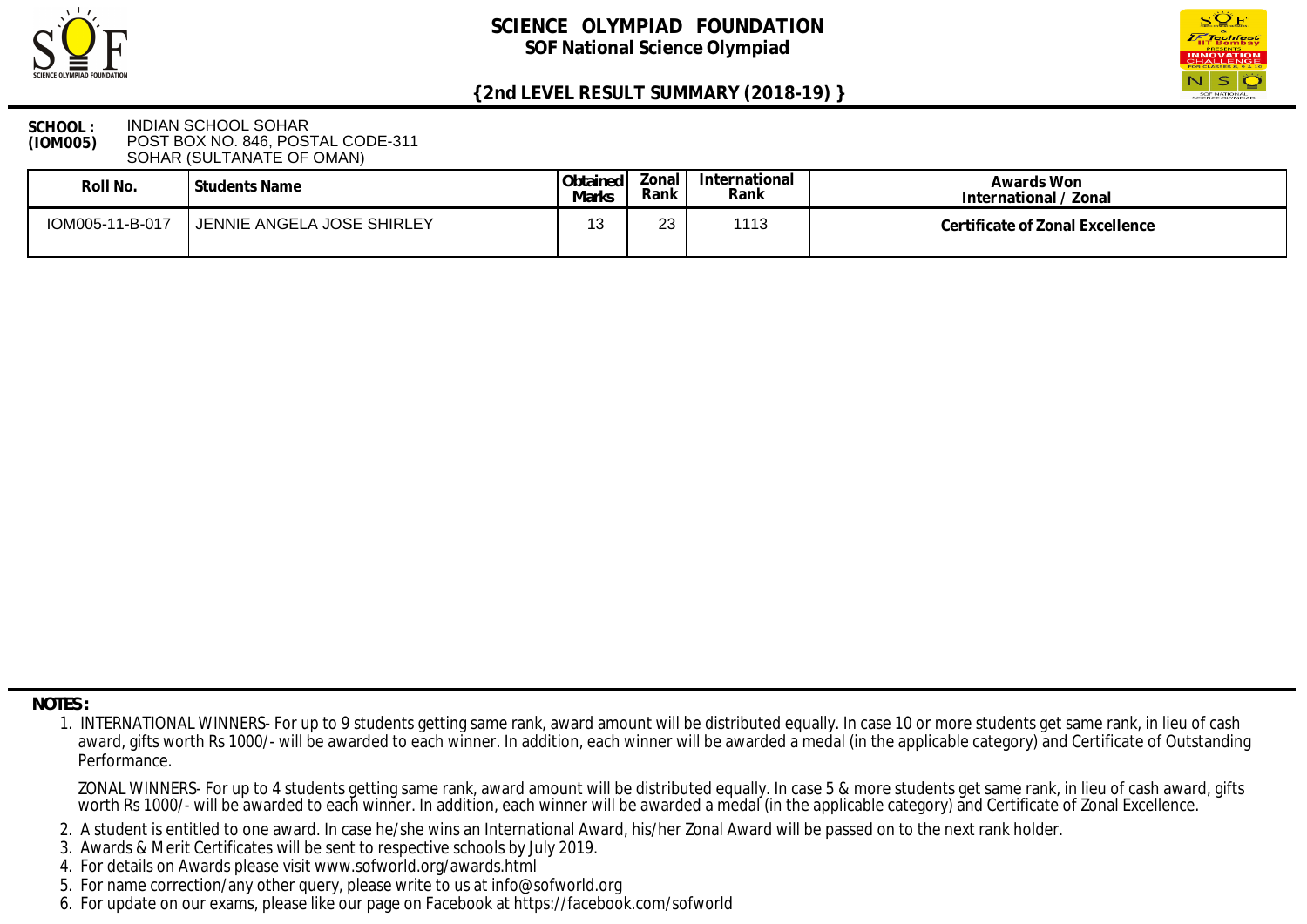



#### **SCHOOL : (IOM005)** INDIAN SCHOOL SOHAR POST BOX NO. 846, POSTAL CODE-311 SOHAR (SULTANATE OF OMAN)

| Roll No.        | Students Name         | Obtained<br>Marks | Ional<br>Rank | International<br>Rank | Awards Won<br>International / Zonal |
|-----------------|-----------------------|-------------------|---------------|-----------------------|-------------------------------------|
| IOM005-12-A-005 | KRITHIKHA BALAMURUGAN | 20                | 15            | 67'                   | Certificate of Zonal Excellence     |

 **NOTES :**

- 2. A student is entitled to one award. In case he/she wins an International Award, his/her Zonal Award will be passed on to the next rank holder.
- 3. Awards & Merit Certificates will be sent to respective schools by July 2019.
- 4. For details on Awards please visit www.sofworld.org/awards.html
- 5. For name correction/any other query, please write to us at info@sofworld.org
- 6. For update on our exams, please like our page on Facebook at https://facebook.com/sofworld

 <sup>1.</sup> INTERNATIONAL WINNERS- For up to 9 students getting same rank, award amount will be distributed equally. In case 10 or more students get same rank, in lieu of cash award, gifts worth Rs 1000/- will be awarded to each winner. In addition, each winner will be awarded a medal (in the applicable category) and Certificate of Outstanding Performance.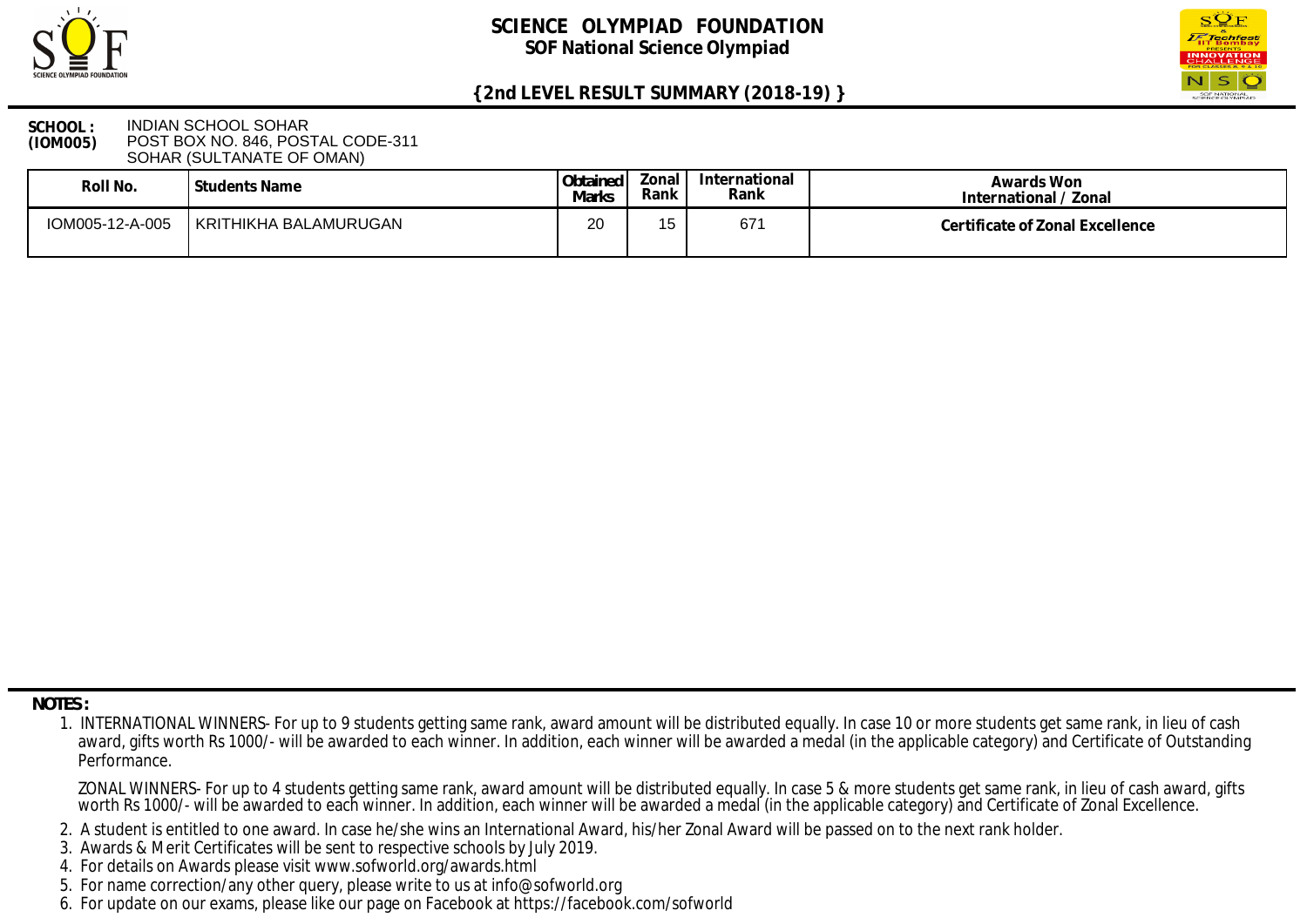



### **SCHOOL : (IOM005)** INDIAN SCHOOL SOHAR POST BOX NO. 846, POSTAL CODE-311 SOHAR (SULTANATE OF OMAN)

| Roll No.        | Students Name     | Obtained<br><b>Marks</b> | Zonal I<br>Rank | International<br>Rank | Awards Won<br>International / Zonal |
|-----------------|-------------------|--------------------------|-----------------|-----------------------|-------------------------------------|
| IOM005-03-A-007 | I INSPREET SINGH  | 30                       | $118$ ,         | 1871                  | Merit Certificate                   |
| IOM005-03-F-086 | SWARNAVO BANERJEE | 38                       |                 | 91                    | Certificate of Zonal Excellence     |

 **NOTES :**

- 2. A student is entitled to one award. In case he/she wins an International Award, his/her Zonal Award will be passed on to the next rank holder.
- 3. Awards & Merit Certificates will be sent to respective schools by July 2019.
- 4. For details on Awards please visit www.sofworld.org/awards.html
- 5. For name correction/any other query, please write to us at info@sofworld.org
- 6. For update on our exams, please like our page on Facebook at https://facebook.com/sofworld

 <sup>1.</sup> INTERNATIONAL WINNERS- For up to 9 students getting same rank, award amount will be distributed equally. In case 10 or more students get same rank, in lieu of cash award, gifts worth Rs 1000/- will be awarded to each winner. In addition, each winner will be awarded a medal (in the applicable category) and Certificate of Outstanding Performance.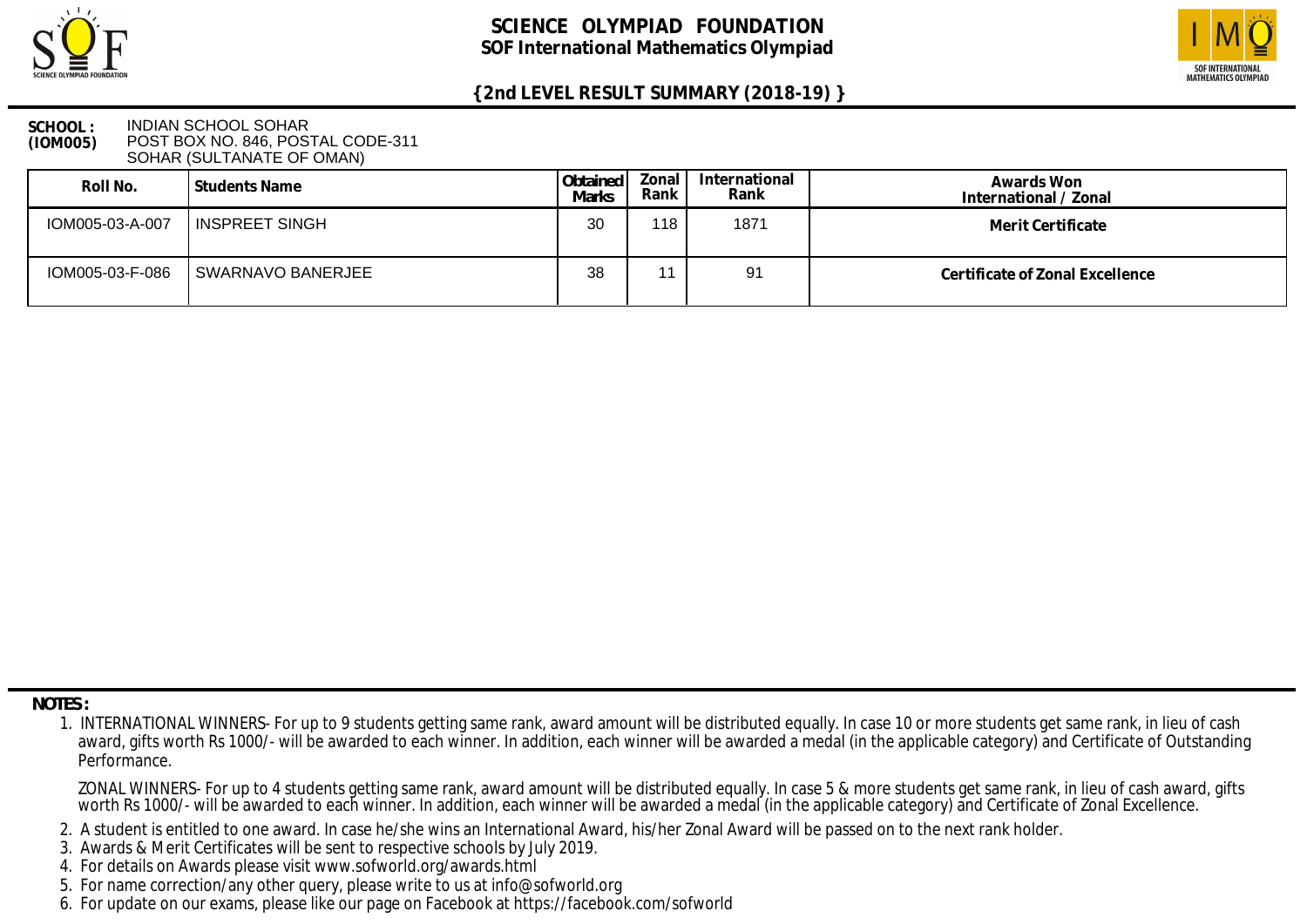



### **SCHOOL : (IOM005)** INDIAN SCHOOL SOHAR POST BOX NO. 846, POSTAL CODE-311 SOHAR (SULTANATE OF OMAN)

| Roll No.        | Students Name            | Obtained<br><b>Marks</b> | Zonal<br>Rank | International<br>Rank | Awards Won<br>International / Zonal |
|-----------------|--------------------------|--------------------------|---------------|-----------------------|-------------------------------------|
| IOM005-04-C-028 | RACHIT AMIT PANDYA       | ABSENT                   | N.A.          | N.A.                  | N.A.                                |
| IOM005-04-E-083 | MOHD WAJID ALI           | 29                       | 135           | 2489                  | Merit Certificate                   |
| IOM005-04-I-143 | ADWAY BACHCHAN CHAUDHARY | 34                       | 66            | 975                   | Merit Certificate                   |
| IOM005-04-I-147 | K PRITHIKA               | 32                       | 87            | 1326                  | Merit Certificate                   |
| IOM005-04-I-148 | A KARUNYA SHREE          | 29                       | 129           | 2287                  | Merit Certificate                   |

 **NOTES :**

- 2. A student is entitled to one award. In case he/she wins an International Award, his/her Zonal Award will be passed on to the next rank holder.
- 3. Awards & Merit Certificates will be sent to respective schools by July 2019.
- 4. For details on Awards please visit www.sofworld.org/awards.html
- 5. For name correction/any other query, please write to us at info@sofworld.org
- 6. For update on our exams, please like our page on Facebook at https://facebook.com/sofworld

 <sup>1.</sup> INTERNATIONAL WINNERS- For up to 9 students getting same rank, award amount will be distributed equally. In case 10 or more students get same rank, in lieu of cash award, gifts worth Rs 1000/- will be awarded to each winner. In addition, each winner will be awarded a medal (in the applicable category) and Certificate of Outstanding Performance.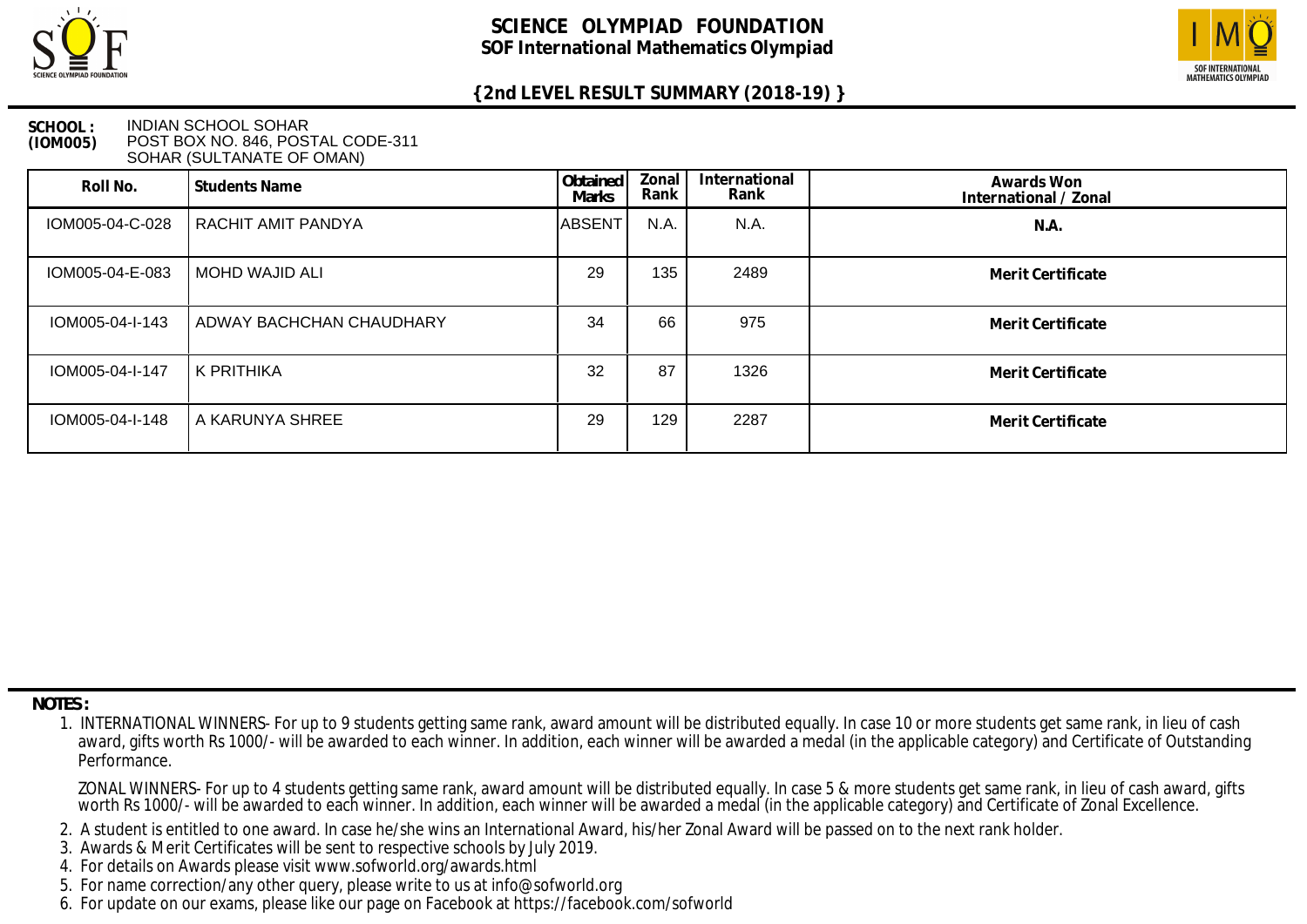



### **SCHOOL : (IOM005)** INDIAN SCHOOL SOHAR POST BOX NO. 846, POSTAL CODE-311 SOHAR (SULTANATE OF OMAN)

| Roll No.        | l Students Name | Obtained<br>Marks | onal'<br>Rank | International<br>Rank | Awards Won<br>International / Zonal |
|-----------------|-----------------|-------------------|---------------|-----------------------|-------------------------------------|
| IOM005-05-I-103 | VISHNU HARI     | ົ<br><u>.</u>     | 108           | 6236                  | Merit Certificate                   |

 **NOTES :**

- 2. A student is entitled to one award. In case he/she wins an International Award, his/her Zonal Award will be passed on to the next rank holder.
- 3. Awards & Merit Certificates will be sent to respective schools by July 2019.
- 4. For details on Awards please visit www.sofworld.org/awards.html
- 5. For name correction/any other query, please write to us at info@sofworld.org
- 6. For update on our exams, please like our page on Facebook at https://facebook.com/sofworld

 <sup>1.</sup> INTERNATIONAL WINNERS- For up to 9 students getting same rank, award amount will be distributed equally. In case 10 or more students get same rank, in lieu of cash award, gifts worth Rs 1000/- will be awarded to each winner. In addition, each winner will be awarded a medal (in the applicable category) and Certificate of Outstanding Performance.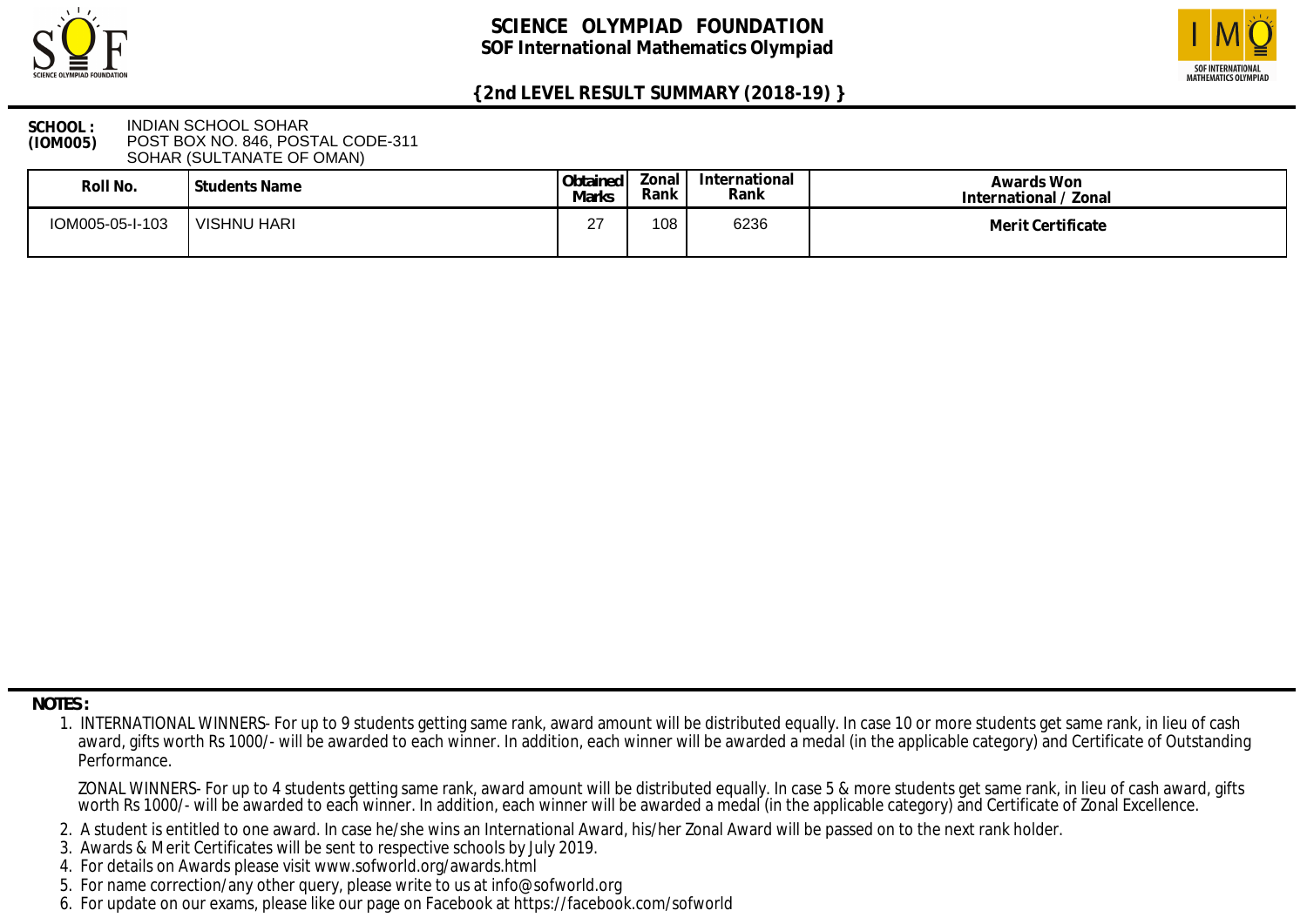



### **SCHOOL : (IOM005)** INDIAN SCHOOL SOHAR POST BOX NO. 846, POSTAL CODE-311 SOHAR (SULTANATE OF OMAN)

| Roll No.        | l Students Name      | Obtained<br>Marks | onal!<br>Rank | International<br>Rank | Awards Won<br>International / Zonal |
|-----------------|----------------------|-------------------|---------------|-----------------------|-------------------------------------|
| IOM005-06-A-013 | CLITUS JYONIL COLACO | າເ<br>نٽ          | 103           | 5530                  | Merit Certificate                   |

 **NOTES :**

- 2. A student is entitled to one award. In case he/she wins an International Award, his/her Zonal Award will be passed on to the next rank holder.
- 3. Awards & Merit Certificates will be sent to respective schools by July 2019.
- 4. For details on Awards please visit www.sofworld.org/awards.html
- 5. For name correction/any other query, please write to us at info@sofworld.org
- 6. For update on our exams, please like our page on Facebook at https://facebook.com/sofworld

 <sup>1.</sup> INTERNATIONAL WINNERS- For up to 9 students getting same rank, award amount will be distributed equally. In case 10 or more students get same rank, in lieu of cash award, gifts worth Rs 1000/- will be awarded to each winner. In addition, each winner will be awarded a medal (in the applicable category) and Certificate of Outstanding Performance.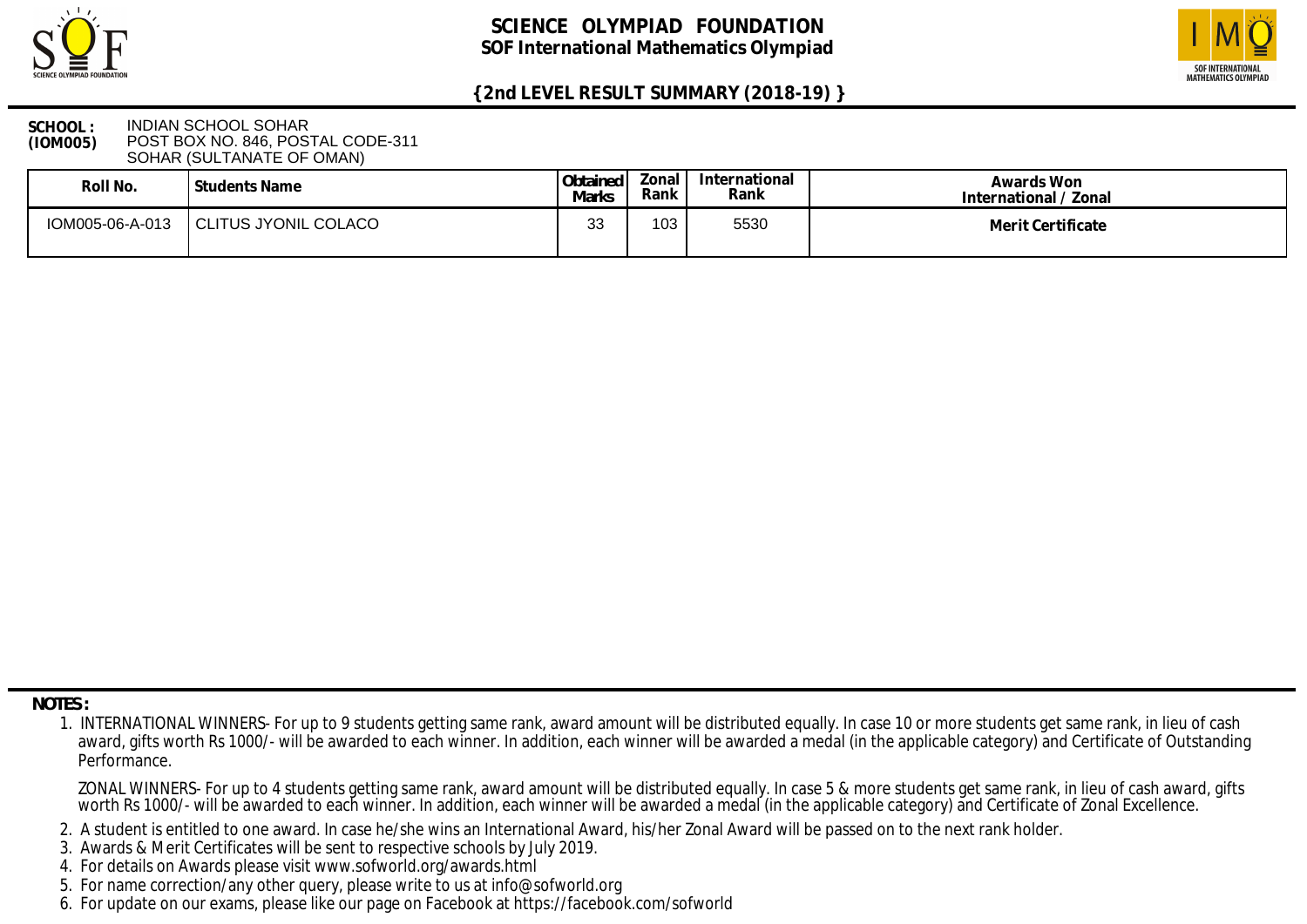



### **SCHOOL : (IOM005)** INDIAN SCHOOL SOHAR POST BOX NO. 846, POSTAL CODE-311 SOHAR (SULTANATE OF OMAN)

| Roll No.        | l Students Name  | Obtained<br>Marks | Zonal<br>Rank | International<br>Rank | Awards Won<br>International / Zonal |
|-----------------|------------------|-------------------|---------------|-----------------------|-------------------------------------|
| IOM005-07-B-026 | <b>AMAN SAJI</b> | 3 <sub>C</sub>    |               | 4215                  | Merit Certificate                   |

 **NOTES :**

- 2. A student is entitled to one award. In case he/she wins an International Award, his/her Zonal Award will be passed on to the next rank holder.
- 3. Awards & Merit Certificates will be sent to respective schools by July 2019.
- 4. For details on Awards please visit www.sofworld.org/awards.html
- 5. For name correction/any other query, please write to us at info@sofworld.org
- 6. For update on our exams, please like our page on Facebook at https://facebook.com/sofworld

 <sup>1.</sup> INTERNATIONAL WINNERS- For up to 9 students getting same rank, award amount will be distributed equally. In case 10 or more students get same rank, in lieu of cash award, gifts worth Rs 1000/- will be awarded to each winner. In addition, each winner will be awarded a medal (in the applicable category) and Certificate of Outstanding Performance.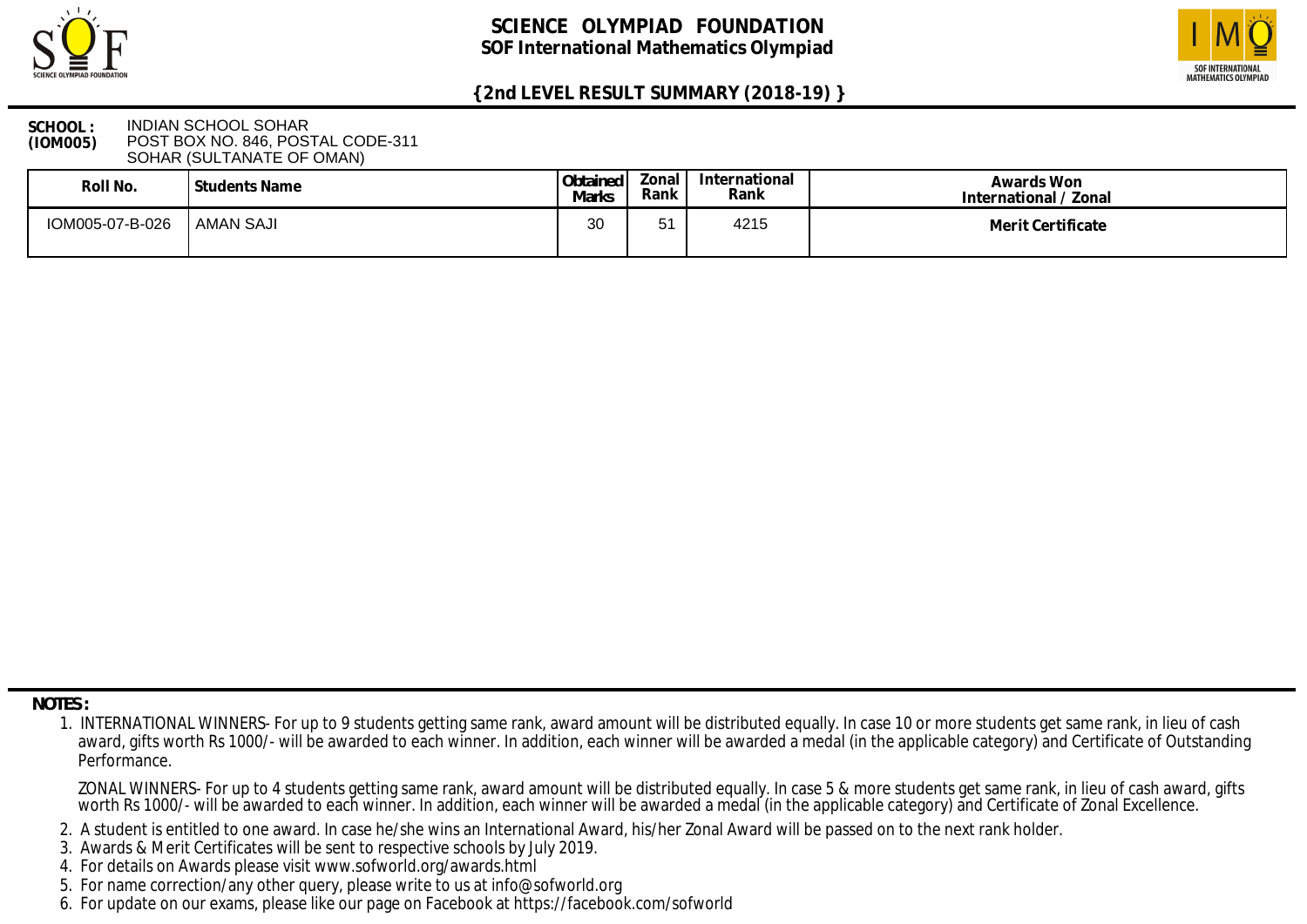



### **SCHOOL : (IOM005)** INDIAN SCHOOL SOHAR POST BOX NO. 846, POSTAL CODE-311 SOHAR (SULTANATE OF OMAN)

| Roll No.        | Students Name  | Obtained<br>Marks | Zonal<br>Rank | International<br>Rank | Awards Won<br>International / Zonal |
|-----------------|----------------|-------------------|---------------|-----------------------|-------------------------------------|
| IOM005-08-B-016 | KUSHAL MURUGAN | ∩¬<br><u>_</u>    | 52            | 5229                  | Merit Certificate                   |

 **NOTES :**

- 2. A student is entitled to one award. In case he/she wins an International Award, his/her Zonal Award will be passed on to the next rank holder.
- 3. Awards & Merit Certificates will be sent to respective schools by July 2019.
- 4. For details on Awards please visit www.sofworld.org/awards.html
- 5. For name correction/any other query, please write to us at info@sofworld.org
- 6. For update on our exams, please like our page on Facebook at https://facebook.com/sofworld

 <sup>1.</sup> INTERNATIONAL WINNERS- For up to 9 students getting same rank, award amount will be distributed equally. In case 10 or more students get same rank, in lieu of cash award, gifts worth Rs 1000/- will be awarded to each winner. In addition, each winner will be awarded a medal (in the applicable category) and Certificate of Outstanding Performance.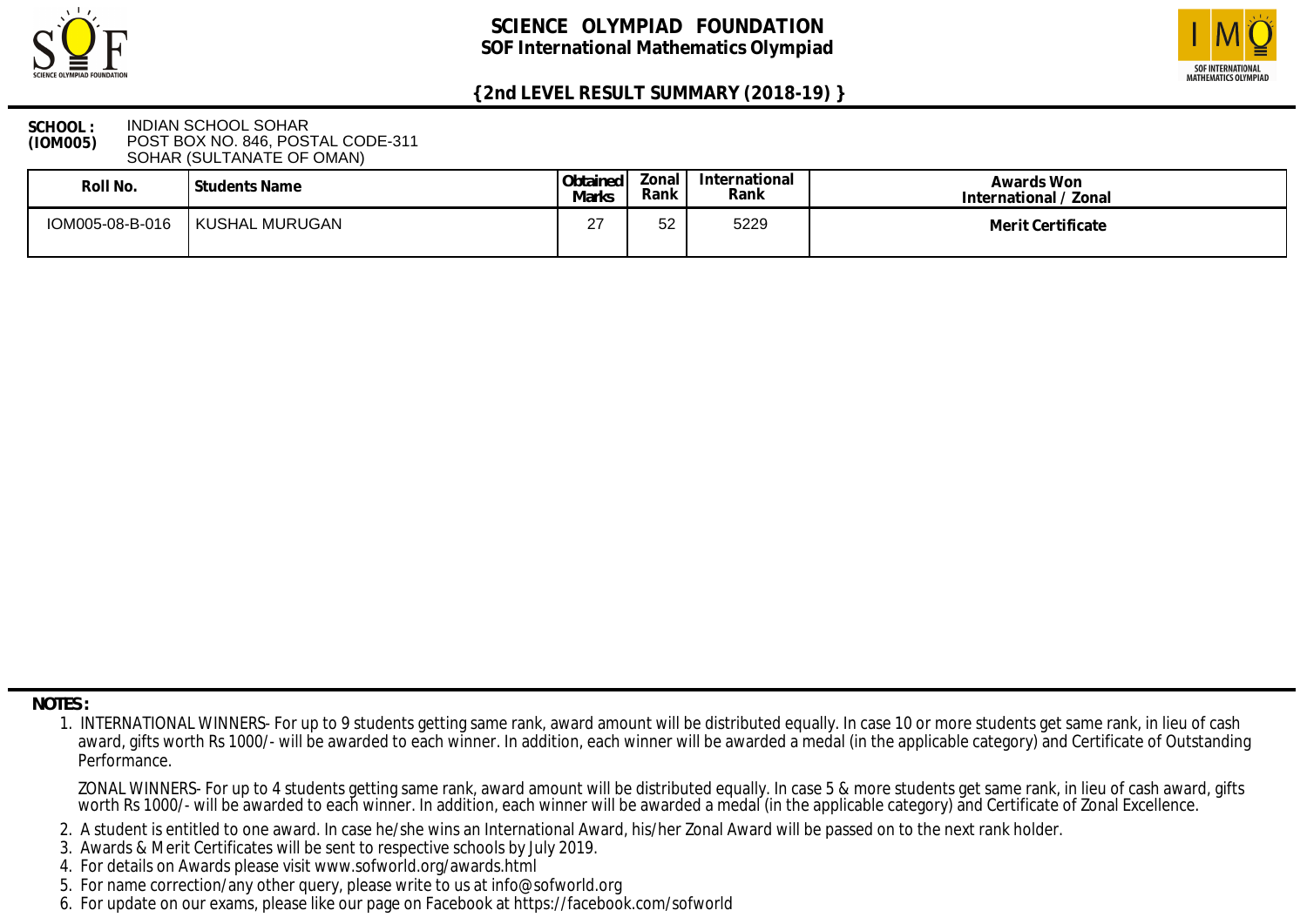



### **SCHOOL : (IOM005)** INDIAN SCHOOL SOHAR POST BOX NO. 846, POSTAL CODE-311 SOHAR (SULTANATE OF OMAN)

| Roll No.        | I Students Name    | Obtained<br>Marks | Zonal<br>Rank | International<br>Rank | Awards Won<br>International / Zonal                            |
|-----------------|--------------------|-------------------|---------------|-----------------------|----------------------------------------------------------------|
| IOM005-09-A-008 | <b>OJAS GOLYAN</b> | 58                |               | 49                    | Rs. 5,000 + Zonal Gold Medal + Certificate of Zonal Excellence |

 **NOTES :**

- 2. A student is entitled to one award. In case he/she wins an International Award, his/her Zonal Award will be passed on to the next rank holder.
- 3. Awards & Merit Certificates will be sent to respective schools by July 2019.
- 4. For details on Awards please visit www.sofworld.org/awards.html
- 5. For name correction/any other query, please write to us at info@sofworld.org
- 6. For update on our exams, please like our page on Facebook at https://facebook.com/sofworld

 <sup>1.</sup> INTERNATIONAL WINNERS- For up to 9 students getting same rank, award amount will be distributed equally. In case 10 or more students get same rank, in lieu of cash award, gifts worth Rs 1000/- will be awarded to each winner. In addition, each winner will be awarded a medal (in the applicable category) and Certificate of Outstanding Performance.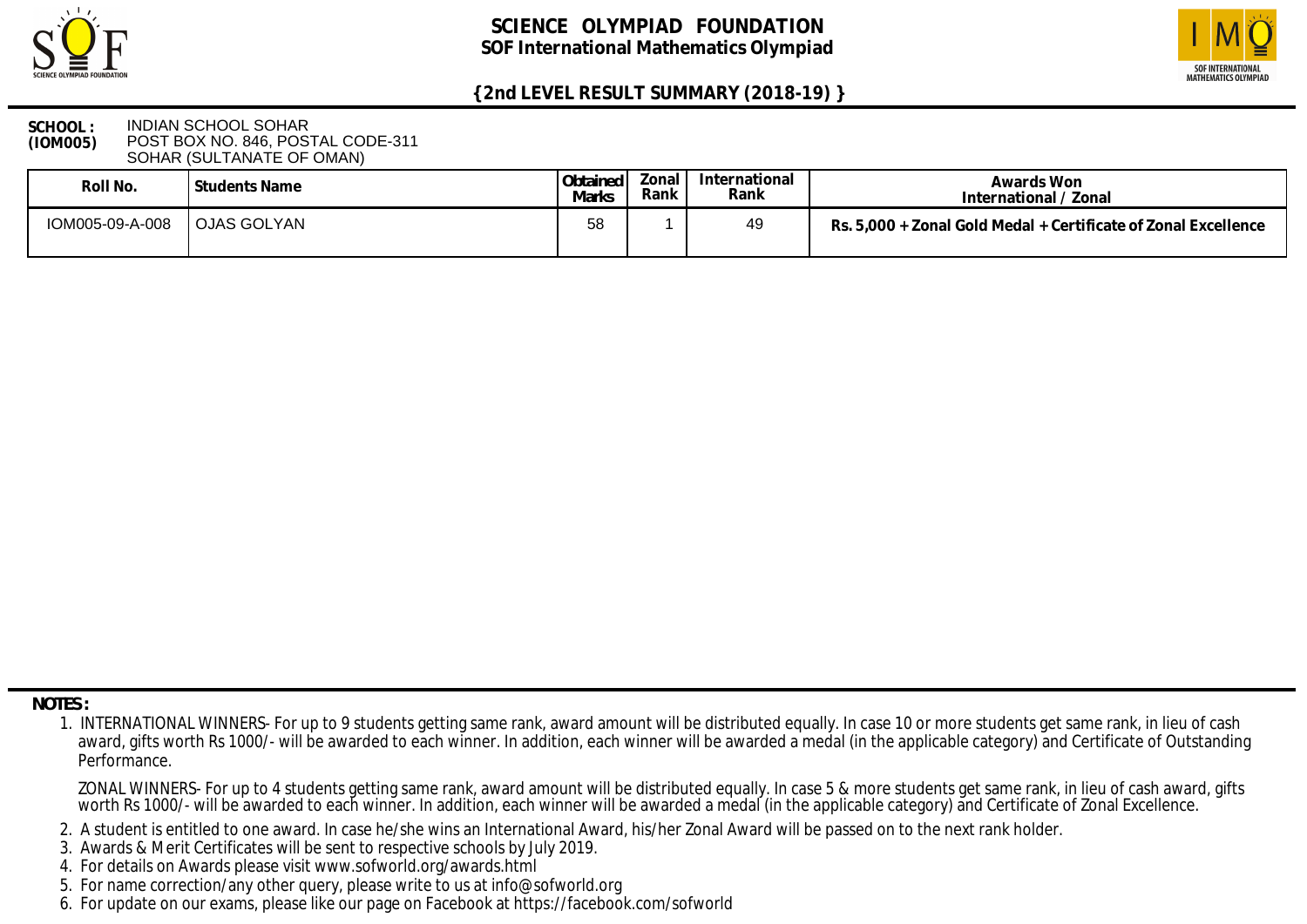



### **SCHOOL : (IOM005)** INDIAN SCHOOL SOHAR POST BOX NO. 846, POSTAL CODE-311 SOHAR (SULTANATE OF OMAN)

| Roll No.        | Students Name | Obtained<br>Marks | Zonal<br>Rank | International<br>Rank | Awards Won<br>International / Zonal |
|-----------------|---------------|-------------------|---------------|-----------------------|-------------------------------------|
| IOM005-10-A-011 | SAUMYA TIWARI | ົ<br>، ب          | วว<br>ບບ      | 2687                  | Merit Certificate                   |

 **NOTES :**

- 2. A student is entitled to one award. In case he/she wins an International Award, his/her Zonal Award will be passed on to the next rank holder.
- 3. Awards & Merit Certificates will be sent to respective schools by July 2019.
- 4. For details on Awards please visit www.sofworld.org/awards.html
- 5. For name correction/any other query, please write to us at info@sofworld.org
- 6. For update on our exams, please like our page on Facebook at https://facebook.com/sofworld

 <sup>1.</sup> INTERNATIONAL WINNERS- For up to 9 students getting same rank, award amount will be distributed equally. In case 10 or more students get same rank, in lieu of cash award, gifts worth Rs 1000/- will be awarded to each winner. In addition, each winner will be awarded a medal (in the applicable category) and Certificate of Outstanding Performance.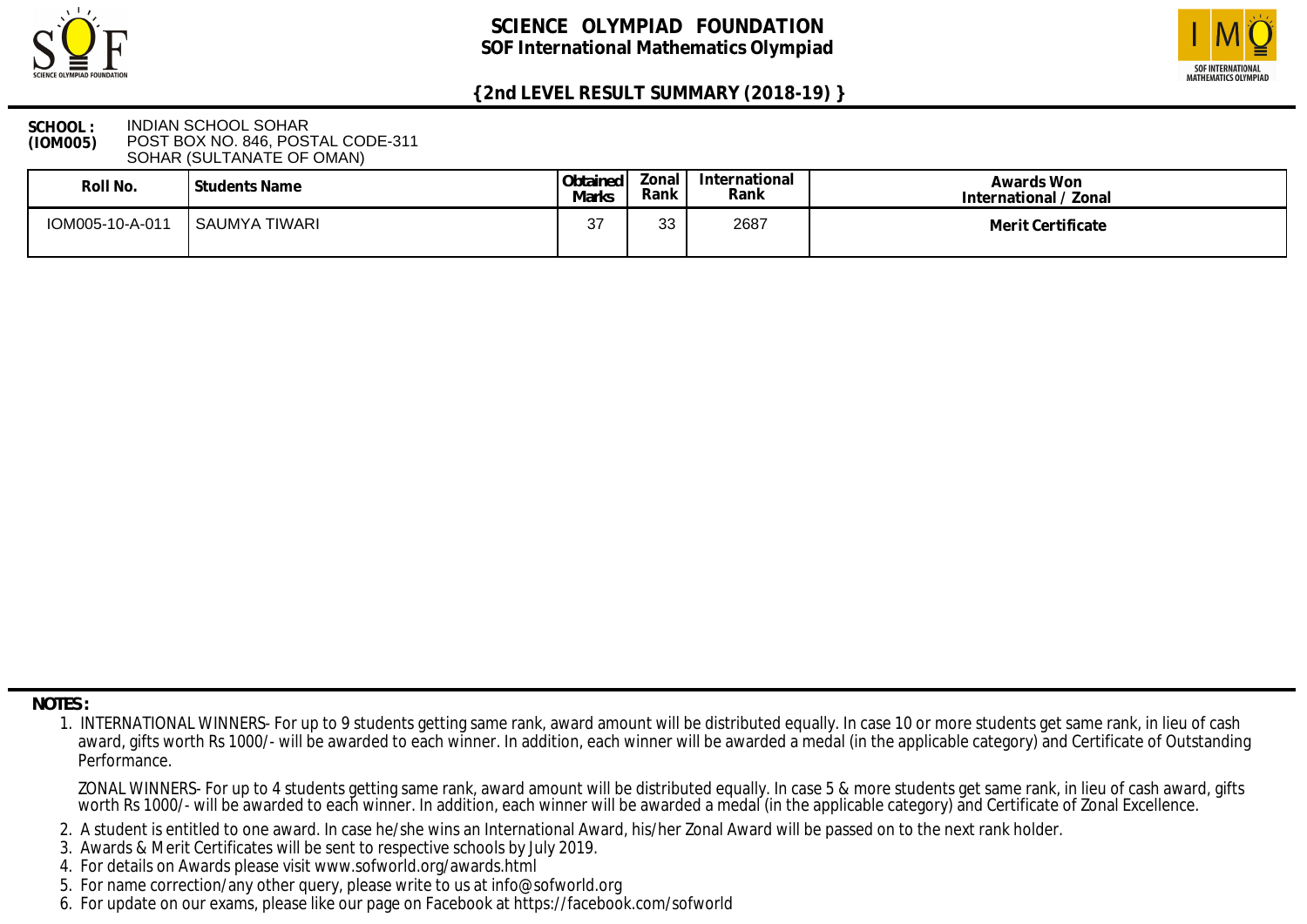



### **SCHOOL : (IOM005)** INDIAN SCHOOL SOHAR POST BOX NO. 846, POSTAL CODE-311 SOHAR (SULTANATE OF OMAN)

| Roll No.        | l Students Name                  | Obtained<br><b>Marks</b> | Zonal I<br>Rank | International<br>Rank | Awards Won<br>International / Zonal |
|-----------------|----------------------------------|--------------------------|-----------------|-----------------------|-------------------------------------|
|                 | IOM005-11-A-012   ABHEEK KAUSHAL | 20                       | 27              | 1101                  | Merit Certificate                   |
| IOM005-11-B-017 | JENNIE ANGELA JOSE SHIRLEY       | 30                       | 16              | 587                   | Certificate of Zonal Excellence     |

 **NOTES :**

- 2. A student is entitled to one award. In case he/she wins an International Award, his/her Zonal Award will be passed on to the next rank holder.
- 3. Awards & Merit Certificates will be sent to respective schools by July 2019.
- 4. For details on Awards please visit www.sofworld.org/awards.html
- 5. For name correction/any other query, please write to us at info@sofworld.org
- 6. For update on our exams, please like our page on Facebook at https://facebook.com/sofworld

 <sup>1.</sup> INTERNATIONAL WINNERS- For up to 9 students getting same rank, award amount will be distributed equally. In case 10 or more students get same rank, in lieu of cash award, gifts worth Rs 1000/- will be awarded to each winner. In addition, each winner will be awarded a medal (in the applicable category) and Certificate of Outstanding Performance.